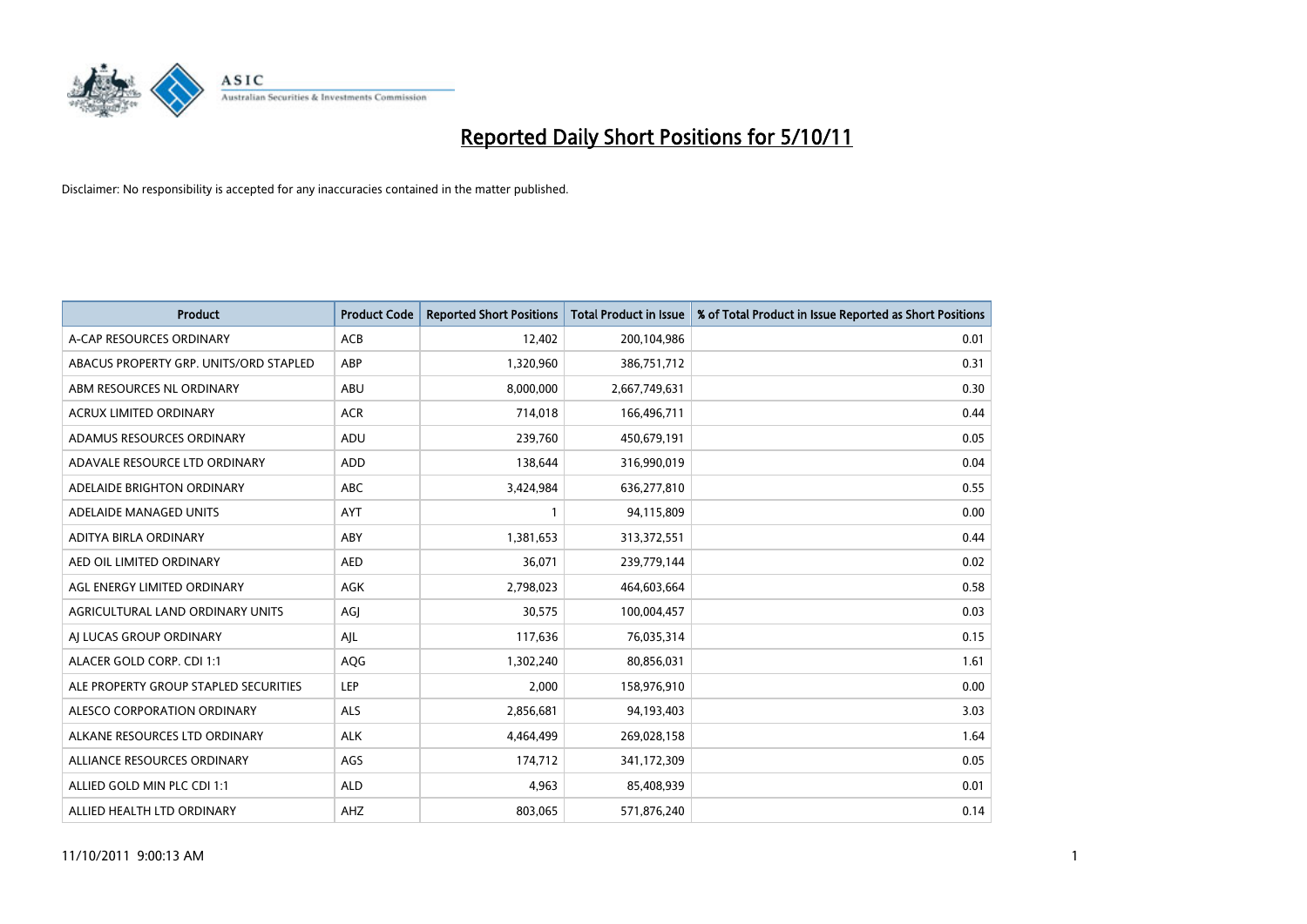

| <b>Product</b>                          | <b>Product Code</b> | <b>Reported Short Positions</b> | <b>Total Product in Issue</b> | % of Total Product in Issue Reported as Short Positions |
|-----------------------------------------|---------------------|---------------------------------|-------------------------------|---------------------------------------------------------|
| ALTONA MINING LTD ORDINARY              | <b>AOH</b>          | 854,901                         | 518,687,704                   | 0.16                                                    |
| ALUMINA LIMITED ORDINARY                | <b>AWC</b>          | 40,549,262                      | 2,440,196,187                 | 1.64                                                    |
| AMADEUS ENERGY ORDINARY                 | AMU                 | 454,000                         | 284,647,851                   | 0.16                                                    |
| AMALGAMATED HOLDINGS ORDINARY           | <b>AHD</b>          | 2,507                           | 157,480,461                   | 0.00                                                    |
| AMCOM TELECOMM. ORDINARY                | <b>AMM</b>          |                                 | 238,954,789                   | 0.00                                                    |
| AMCOR LIMITED ORDINARY                  | <b>AMC</b>          | 4,024,793                       | 1,227,572,318                 | 0.30                                                    |
| AMP LIMITED ORDINARY                    | AMP                 | 16,328,735                      | 2,811,693,913                 | 0.56                                                    |
| AMPELLA MINING ORDINARY                 | <b>AMX</b>          | 982,216                         | 204,985,108                   | 0.49                                                    |
| ANSELL LIMITED ORDINARY                 | <b>ANN</b>          | 2,628,013                       | 133,055,140                   | 1.96                                                    |
| ANZ BANKING GRP LTD ORDINARY            | <b>ANZ</b>          | 11,534,770                      | 2,629,033,329                 | 0.42                                                    |
| APA GROUP STAPLED SECURITIES            | <b>APA</b>          | 5,527,788                       | 639,334,625                   | 0.85                                                    |
| APEX MINERALS NL ORDINARY               | <b>AXM</b>          | 885,146                         | 5,550,243,713                 | 0.02                                                    |
| APN EUROPEAN RETAIL UNITS STAPLED SEC.  | <b>AEZ</b>          | 11,832                          | 544,910,660                   | 0.00                                                    |
| APN NEWS & MEDIA ORDINARY               | <b>APN</b>          | 30,628,390                      | 630,211,415                   | 4.84                                                    |
| AQUARIUS PLATINUM. ORDINARY             | <b>AOP</b>          | 5,137,736                       | 470,167,206                   | 1.08                                                    |
| AQUILA RESOURCES ORDINARY               | <b>AQA</b>          | 6,328,279                       | 374,368,499                   | 1.66                                                    |
| ARAFURA RESOURCE LTD ORDINARY           | <b>ARU</b>          | 8,528,029                       | 367,980,342                   | 2.29                                                    |
| ARB CORPORATION ORDINARY                | <b>ARP</b>          | 33,429                          | 72,481,302                    | 0.04                                                    |
| ARDENT LEISURE GROUP STAPLED SECURITIES | AAD                 | 1,118,019                       | 324, 167, 221                 | 0.34                                                    |
| ARISTOCRAT LEISURE ORDINARY             | <b>ALL</b>          | 28,772,812                      | 543,181,024                   | 5.29                                                    |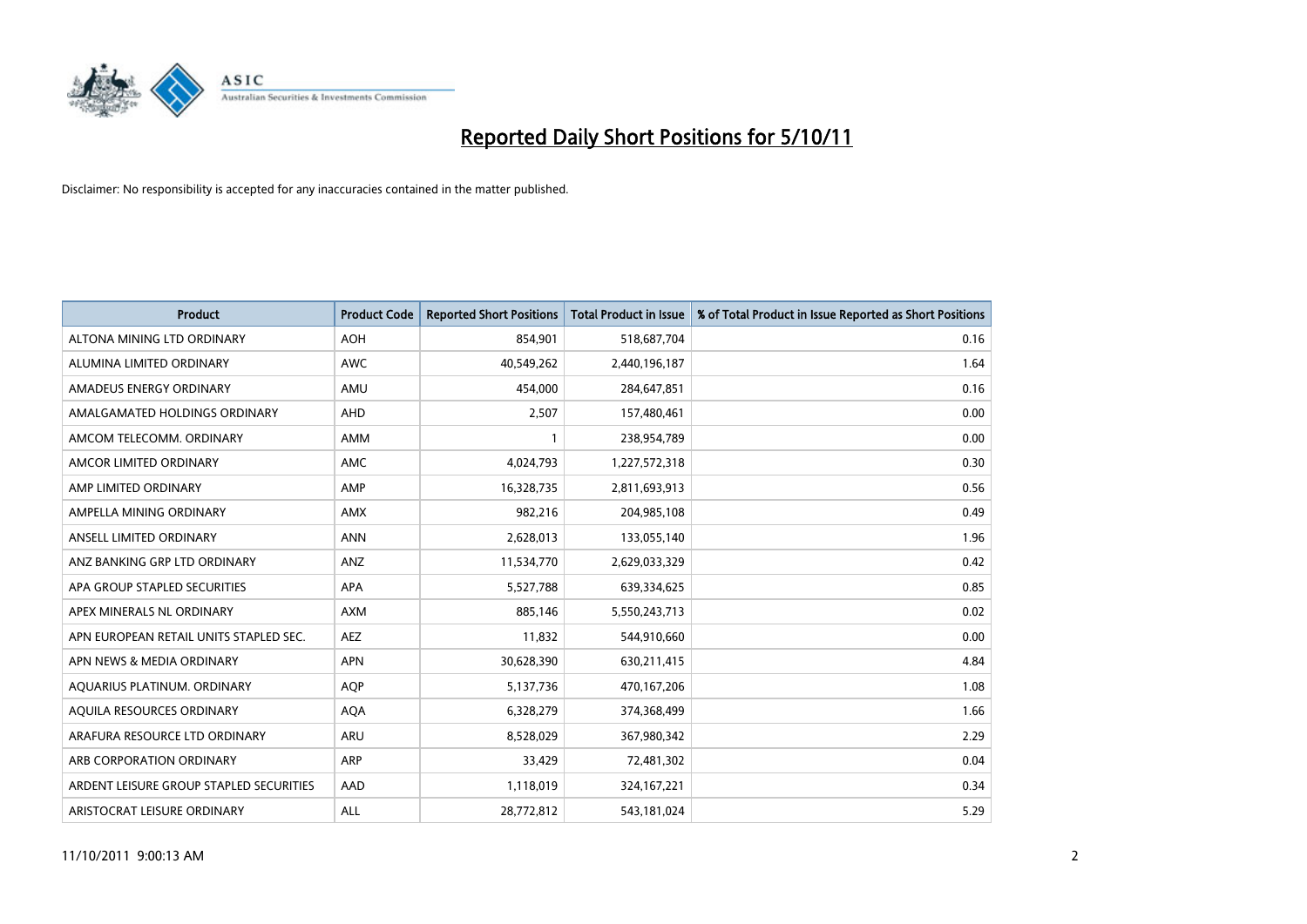

| <b>Product</b>                          | <b>Product Code</b> | <b>Reported Short Positions</b> | <b>Total Product in Issue</b> | % of Total Product in Issue Reported as Short Positions |
|-----------------------------------------|---------------------|---------------------------------|-------------------------------|---------------------------------------------------------|
| ASCIANO LIMITED ORDINARY                | <b>AIO</b>          | 14,460,086                      | 2,926,103,883                 | 0.50                                                    |
| ASG GROUP LIMITED ORDINARY              | <b>ASZ</b>          | 271,613                         | 169,117,796                   | 0.16                                                    |
| ASPEN GROUP ORD/UNITS STAPLED           | <b>APZ</b>          | 1,031,480                       | 584,985,037                   | 0.18                                                    |
| ASPIRE MINING LTD ORDINARY              | <b>AKM</b>          | 3,528,584                       | 540,594,556                   | 0.64                                                    |
| <b>ASTON RES LTD ORDINARY</b>           | <b>AZT</b>          | 1,860,822                       | 204,527,604                   | 0.90                                                    |
| ASTRO JAP PROP GROUP STAPLED SECURITIES | AJA                 | 35,515                          | 58,445,002                    | 0.06                                                    |
| ASX LIMITED ORDINARY                    | <b>ASX</b>          | 2,476,413                       | 175,136,729                   | 1.42                                                    |
| ATLANTIC LIMITED ORDINARY               | ATI                 | 151,573                         | 114,273,650                   | 0.14                                                    |
| ATLAS IRON LIMITED ORDINARY             | AGO                 | 12,538,743                      | 886,578,143                   | 1.41                                                    |
| <b>AURORA OIL &amp; GAS ORDINARY</b>    | <b>AUT</b>          | 8,185,934                       | 411,155,343                   | 1.97                                                    |
| AUSDRILL LIMITED ORDINARY               | ASL                 | 195,407                         | 301,685,848                   | 0.05                                                    |
| AUSENCO LIMITED ORDINARY                | <b>AAX</b>          | 1,465,797                       | 123,258,843                   | 1.19                                                    |
| AUSGOLD LIMITED ORDINARY                | <b>AUC</b>          | 243,160                         | 85,151,972                    | 0.29                                                    |
| <b>AUSTAL LIMITED ORDINARY</b>          | ASB                 | 476,841                         | 188,069,638                   | 0.25                                                    |
| <b>AUSTAR UNITED ORDINARY</b>           | <b>AUN</b>          | 1,611,532                       | 1,271,505,737                 | 0.12                                                    |
| AUSTBROKERS HOLDINGS ORDINARY           | <b>AUB</b>          | 2                               | 55,419,436                    | 0.00                                                    |
| AUSTIN ENGINEERING ORDINARY             | ANG                 | 54,789                          | 72,014,403                    | 0.07                                                    |
| <b>AUSTRALAND ASSETS ASSETS</b>         | AAZPB               | 1,168                           | 2,750,000                     | 0.04                                                    |
| AUSTRALAND PROPERTY STAPLED SECURITY    | <b>ALZ</b>          | 692,882                         | 576,846,597                   | 0.12                                                    |
| AUSTRALIAN AGRICULT. ORDINARY           | AAC                 | 1,154,917                       | 312,892,824                   | 0.35                                                    |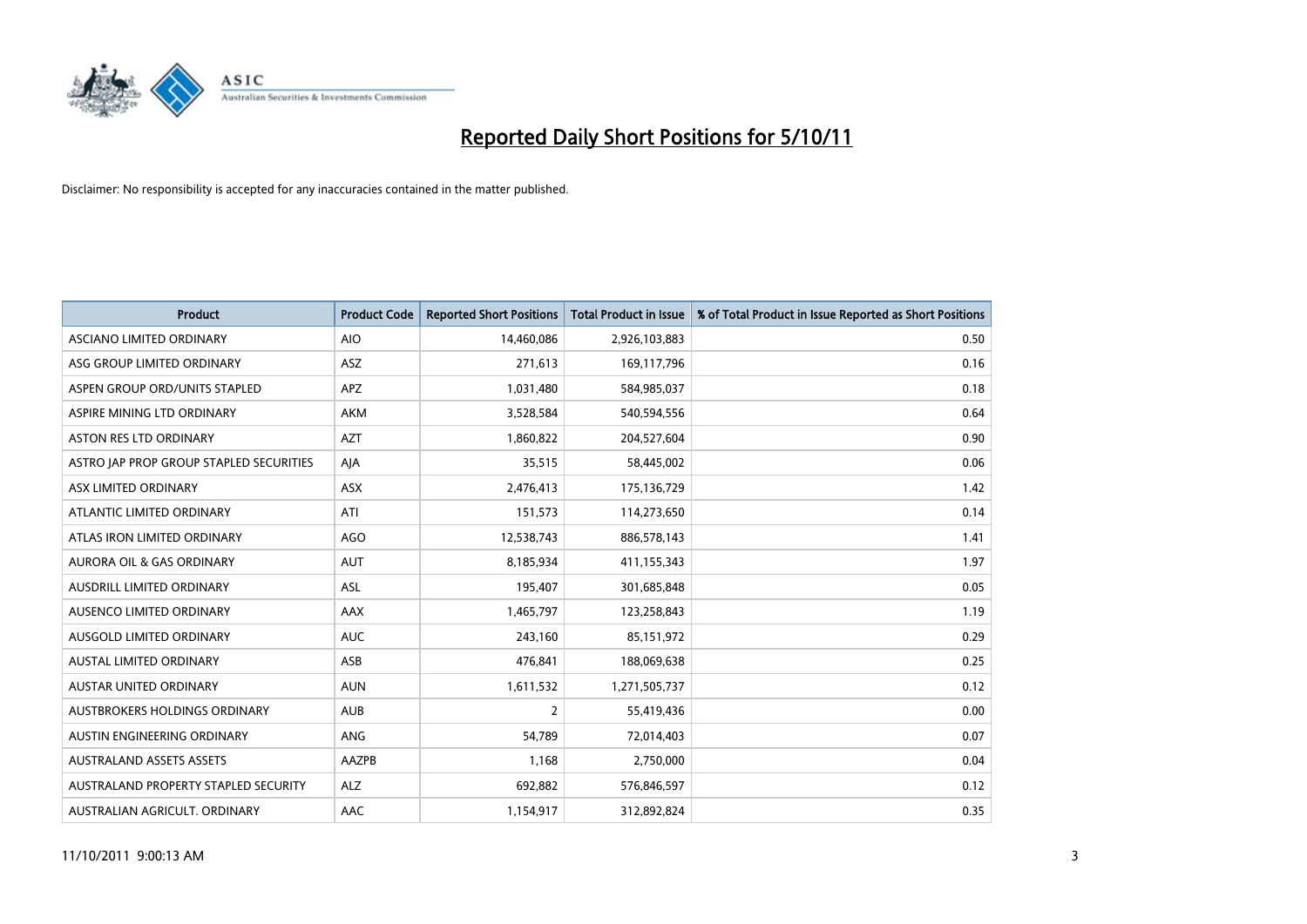

| <b>Product</b>                       | <b>Product Code</b> | <b>Reported Short Positions</b> | <b>Total Product in Issue</b> | % of Total Product in Issue Reported as Short Positions |
|--------------------------------------|---------------------|---------------------------------|-------------------------------|---------------------------------------------------------|
| <b>AUSTRALIAN EDUCATION UNITS</b>    | <b>AEU</b>          | 625,000                         | 175,465,397                   | 0.36                                                    |
| AUSTRALIAN INFRASTR. UNITS/ORDINARY  | <b>AIX</b>          | 10,366,973                      | 620,733,944                   | 1.66                                                    |
| AUSTRALIAN MINES LTD ORDINARY        | <b>AUZ</b>          | 1,400,000                       | 636,910,317                   | 0.22                                                    |
| AUSTRALIAN PHARM. ORDINARY           | API                 | 727,061                         | 488,115,883                   | 0.15                                                    |
| AUTOMOTIVE HOLDINGS ORDINARY         | <b>AHE</b>          | 8.070                           | 260,579,682                   | 0.00                                                    |
| AVANCO RESOURCES LTD ORDINARY        | AVB                 | 1,130,527                       | 792,184,822                   | 0.14                                                    |
| AVEXA LIMITED ORDINARY               | <b>AVX</b>          | 243.657                         | 847,688,779                   | 0.03                                                    |
| AVIENNINGS LIMITED ORDINARY          | AVI                 | 220,850                         | 274,588,694                   | 0.08                                                    |
| AWE LIMITED ORDINARY                 | <b>AWE</b>          | 2,769,186                       | 521,871,941                   | 0.52                                                    |
| AZUMAH RESOURCES ORDINARY            | <b>AZM</b>          | 288,082                         | 282,020,356                   | 0.11                                                    |
| <b>BANDANNA ENERGY ORDINARY</b>      | <b>BND</b>          | 670,527                         | 528,081,199                   | 0.12                                                    |
| BANK OF QUEENSLAND. ORDINARY         | <b>BOQ</b>          | 10,531,717                      | 225,369,547                   | 4.67                                                    |
| <b>BASE RES LIMITED ORDINARY</b>     | <b>BSE</b>          | 1,363,765                       | 460,440,029                   | 0.30                                                    |
| <b>BATHURST RESOURCES ORDINARY</b>   | <b>BTU</b>          | 13,842,787                      | 688,247,997                   | 2.02                                                    |
| <b>BAUXITE RESOURCE LTD ORDINARY</b> | <b>BAU</b>          | 123,797                         | 235,379,896                   | 0.06                                                    |
| BC IRON LIMITED ORDINARY             | <b>BCI</b>          | 275,322                         | 94,881,000                    | 0.29                                                    |
| BEACH ENERGY LIMITED ORDINARY        | <b>BPT</b>          | 1,461,323                       | 1,103,127,711                 | 0.13                                                    |
| BEADELL RESOURCE LTD ORDINARY        | <b>BDR</b>          | 3,435,820                       | 657,906,946                   | 0.51                                                    |
| BENDIGO AND ADELAIDE ORDINARY        | <b>BEN</b>          | 6,279,543                       | 365,791,887                   | 1.70                                                    |
| BERKELEY RESOURCES ORDINARY          | <b>BKY</b>          | 627,169                         | 174.298.273                   | 0.35                                                    |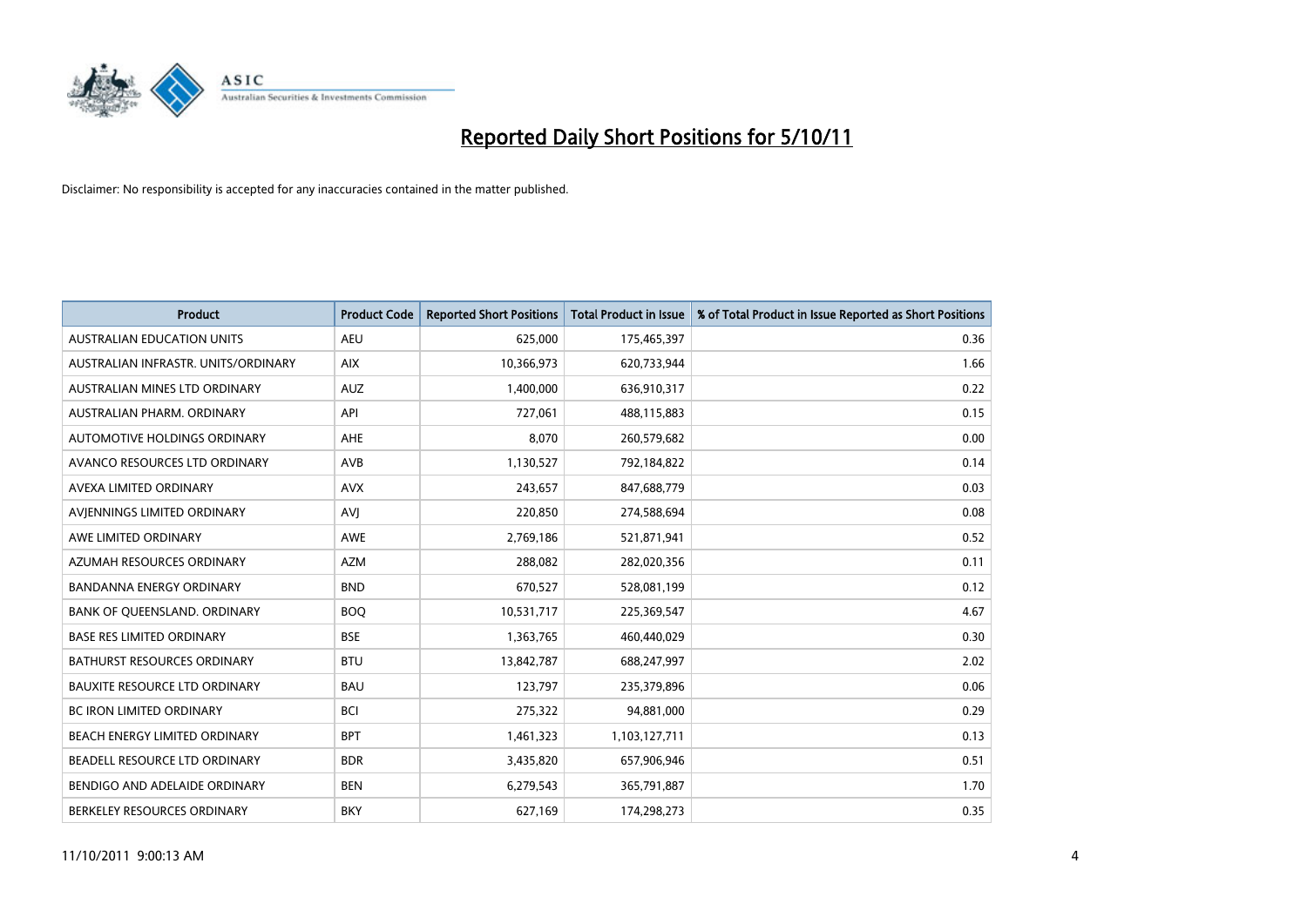

| <b>Product</b>                       | <b>Product Code</b> | <b>Reported Short Positions</b> | <b>Total Product in Issue</b> | % of Total Product in Issue Reported as Short Positions |
|--------------------------------------|---------------------|---------------------------------|-------------------------------|---------------------------------------------------------|
| BETASHARES ASX RES ETF UNITS         | <b>ORE</b>          | 118,220                         | 4,519,665                     | 2.62                                                    |
| <b>BHP BILLITON LIMITED ORDINARY</b> | <b>BHP</b>          | 35,822,618                      | 3,211,496,105                 | 1.08                                                    |
| <b>BILLABONG ORDINARY</b>            | <b>BBG</b>          | 21,517,747                      | 255,102,103                   | 8.42                                                    |
| <b>BIOTA HOLDINGS ORDINARY</b>       | <b>BTA</b>          | 2,016,389                       | 181,703,711                   | 1.10                                                    |
| <b>BISALLOY STEEL ORDINARY</b>       | <b>BIS</b>          | 84,480                          | 216,455,965                   | 0.04                                                    |
| BKI INVESTMENT LTD ORDINARY          | <b>BKI</b>          | 508                             | 425,549,573                   | 0.00                                                    |
| <b>BLACKTHORN RESOURCES ORDINARY</b> | <b>BTR</b>          | 35,848                          | 122,918,000                   | 0.03                                                    |
| BLUESCOPE STEEL LTD ORDINARY         | <b>BSL</b>          | 79,649,573                      | 1,849,170,356                 | 4.29                                                    |
| <b>BOART LONGYEAR ORDINARY</b>       | <b>BLY</b>          | 6,897,251                       | 461,163,412                   | 1.49                                                    |
| <b>BOOM LOGISTICS ORDINARY</b>       | <b>BOL</b>          | 337,999                         | 465,011,147                   | 0.07                                                    |
| BORAL LIMITED. ORDINARY              | <b>BLD</b>          | 42,123,340                      | 744,729,957                   | 5.63                                                    |
| BOTSWANA METALS LTD ORDINARY         | <b>BML</b>          | 7,000                           | 143,717,013                   | 0.00                                                    |
| <b>BOW ENERGY LIMITED ORDINARY</b>   | <b>BOW</b>          | 5,162,131                       | 352,129,161                   | 1.46                                                    |
| <b>BRADKEN LIMITED ORDINARY</b>      | <b>BKN</b>          | 2,611,463                       | 166,448,631                   | 1.56                                                    |
| <b>BRAMBLES LIMITED ORDINARY</b>     | <b>BXB</b>          | 14,985,728                      | 1,480,249,166                 | 0.98                                                    |
| BREVILLE GROUP LTD ORDINARY          | <b>BRG</b>          | 3,150                           | 130,095,322                   | 0.00                                                    |
| BRICKWORKS LIMITED ORDINARY          | <b>BKW</b>          | 85,762                          | 147,567,333                   | 0.06                                                    |
| <b>BROCKMAN RESOURCES ORDINARY</b>   | <b>BRM</b>          | 74,838                          | 144,803,151                   | 0.04                                                    |
| BT INVESTMENT MNGMNT ORDINARY        | <b>BTT</b>          | 1,647,775                       | 267,906,977                   | 0.61                                                    |
| <b>BURU ENERGY ORDINARY</b>          | <b>BRU</b>          | 4,290,454                       | 210,240,549                   | 2.04                                                    |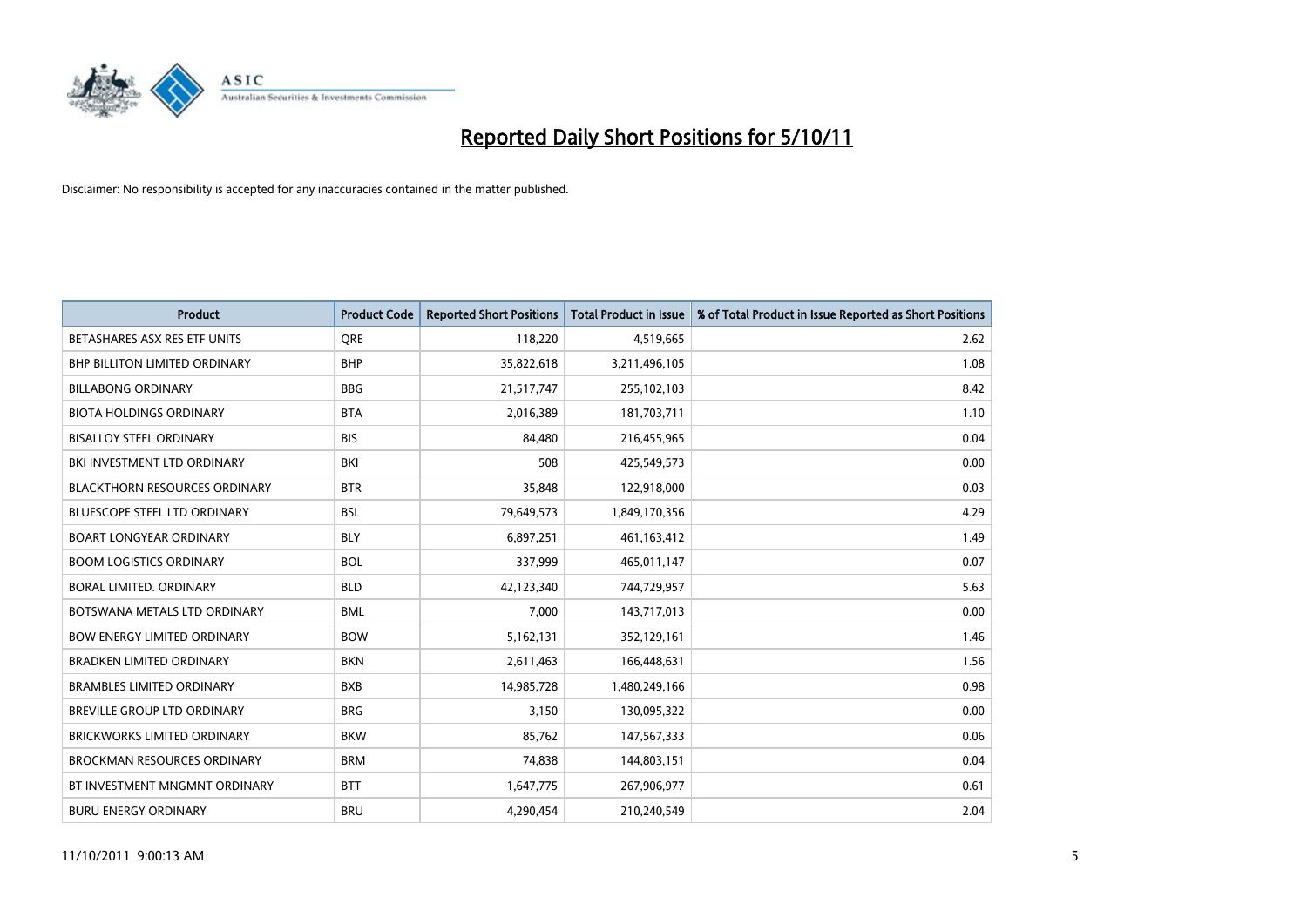

| <b>Product</b>                             | <b>Product Code</b> | <b>Reported Short Positions</b> | <b>Total Product in Issue</b> | % of Total Product in Issue Reported as Short Positions |
|--------------------------------------------|---------------------|---------------------------------|-------------------------------|---------------------------------------------------------|
| <b>BWP TRUST ORDINARY UNITS</b>            | <b>BWP</b>          | 631,663                         | 520,012,793                   | 0.10                                                    |
| CABCHARGE AUSTRALIA ORDINARY               | CAB                 | 795,137                         | 120,437,014                   | 0.64                                                    |
| <b>CALTEX AUSTRALIA ORDINARY</b>           | <b>CTX</b>          | 6,638,841                       | 270,000,000                   | 2.45                                                    |
| CAMPBELL BROTHERS ORDINARY                 | <b>CPB</b>          | 71,266                          | 67,503,411                    | 0.10                                                    |
| CAPE LAMBERT RES LTD ORDINARY              | <b>CFE</b>          | 1,294,352                       | 652,171,792                   | 0.19                                                    |
| CARABELLA RES LTD ORDINARY                 | <b>CLR</b>          | 13,476                          | 98,631,537                    | 0.01                                                    |
| <b>CARBON ENERGY ORDINARY</b>              | <b>CNX</b>          | 940.547                         | 698,517,858                   | 0.13                                                    |
| CARDNO LIMITED ORDINARY                    | CDD                 | 13,880                          | 109,988,824                   | 0.01                                                    |
| CARNARVON PETROLEUM ORDINARY               | <b>CVN</b>          | 2,449,580                       | 690,320,634                   | 0.35                                                    |
| <b>CARNEGIE WAVE ENERGY ORDINARY</b>       | <b>CWE</b>          | 83,000                          | 901,487,627                   | 0.01                                                    |
| CARPATHIAN RESOURCES ORDINARY              | <b>CPN</b>          | 75,000                          | 265,533,501                   | 0.03                                                    |
| CARPENTARIA EXP. LTD ORDINARY              | CAP                 | 9,777                           | 98,741,301                    | 0.01                                                    |
| CARSALES.COM LTD ORDINARY                  | <b>CRZ</b>          | 16,631,204                      | 234,145,722                   | 7.07                                                    |
| <b>CASH CONVERTERS ORDINARY</b>            | CCV                 | 133,217                         | 379,761,025                   | 0.03                                                    |
| <b>CASPIAN OIL &amp; GAS ORDINARY</b>      | <b>CIG</b>          | 50,000                          | 1,331,500,513                 | 0.00                                                    |
| CATALPA RESOURCES ORDINARY                 | CAH                 | 2,145,676                       | 178,299,049                   | 1.20                                                    |
| <b>CELLNET GROUP ORDINARY</b>              | <b>CLT</b>          | 1,342                           | 61,232,953                    | 0.00                                                    |
| CENTRAL PETROLEUM ORDINARY                 | <b>CTP</b>          | 11,455                          | 1,073,304,842                 | 0.00                                                    |
| <b>CENTRO PROPERTIES UNITS/ORD STAPLED</b> | <b>CNP</b>          | 279,264                         | 972,414,514                   | 0.03                                                    |
| CENTRO RETAIL GROUP STAPLED SECURITIES     | <b>CER</b>          | 835,491                         | 2,286,399,424                 | 0.03                                                    |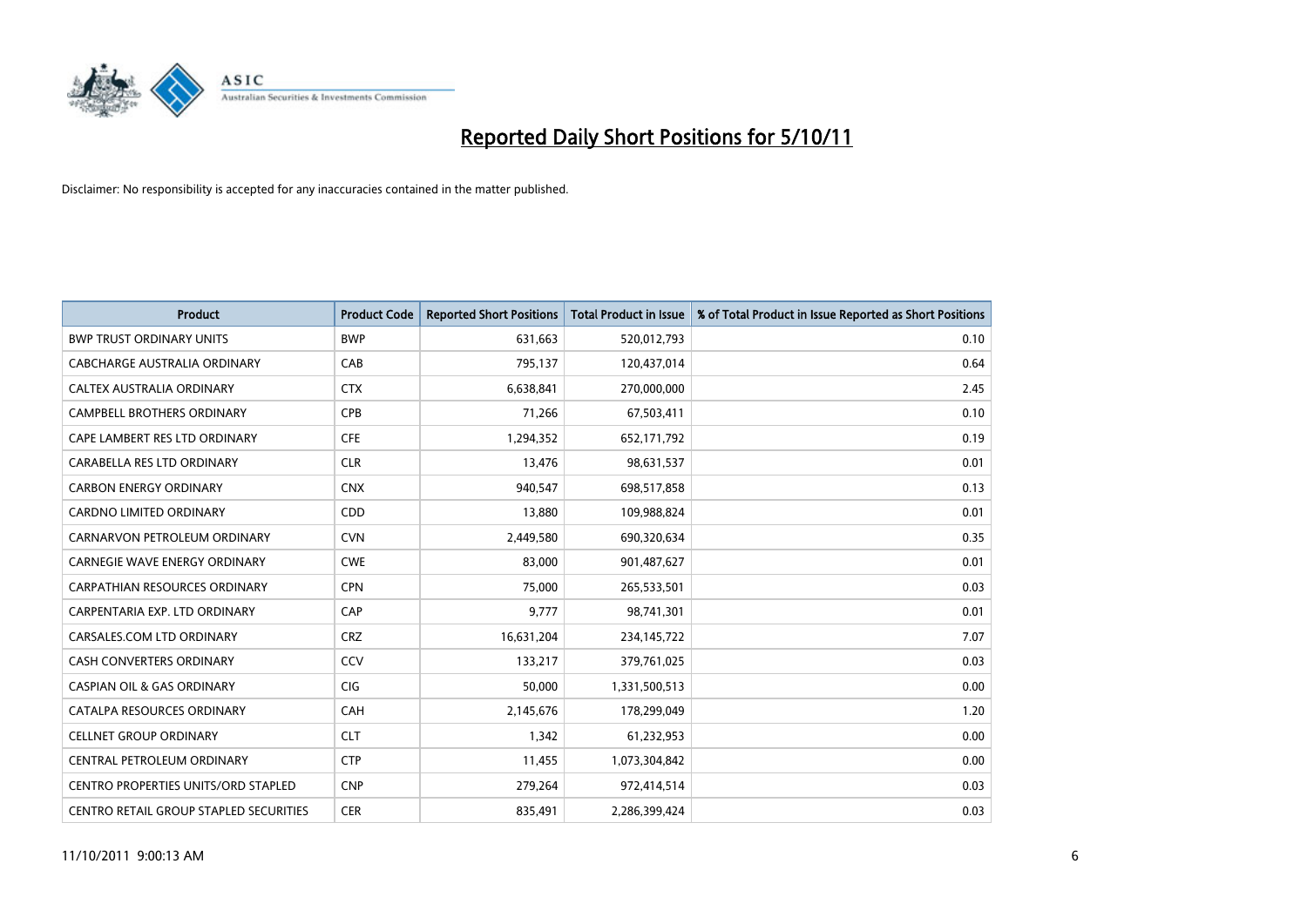

| <b>Product</b>                           | <b>Product Code</b> | <b>Reported Short Positions</b> | <b>Total Product in Issue</b> | % of Total Product in Issue Reported as Short Positions |
|------------------------------------------|---------------------|---------------------------------|-------------------------------|---------------------------------------------------------|
| <b>CERAMIC FUEL CELLS ORDINARY</b>       | <b>CFU</b>          | 709,938                         | 1,201,353,566                 | 0.06                                                    |
| CERRO RESOURCES NL ORDINARY              | <b>CIO</b>          | 197,214                         | 748,768,606                   | 0.03                                                    |
| <b>CFS RETAIL PROPERTY UNITS</b>         | <b>CFX</b>          | 56,171,050                      | 2,839,591,911                 | 1.97                                                    |
| CHALLENGER DIV.PRO. STAPLED UNITS        | <b>CDI</b>          | 101,688                         | 898,159,765                   | 0.00                                                    |
| <b>CHALLENGER INFRAST, STAPLED UNITS</b> | <b>CIF</b>          | 21,469                          | 316,223,785                   | 0.00                                                    |
| <b>CHALLENGER LIMITED ORDINARY</b>       | CGF                 | 45,579,748                      | 493,707,490                   | 9.22                                                    |
| <b>CHANDLER MACLEOD LTD ORDINARY</b>     | <b>CMG</b>          | 11,970                          | 466,466,720                   | 0.00                                                    |
| CHARTER HALL GROUP STAPLED US PROHIBIT.  | <b>CHC</b>          | 938,812                         | 308,040,283                   | 0.30                                                    |
| <b>CHARTER HALL OFFICE UNIT</b>          | COO                 | 4,248,763                       | 493,319,730                   | 0.86                                                    |
| <b>CHARTER HALL RETAIL UNITS</b>         | <b>COR</b>          | 1,582,152                       | 299,628,571                   | 0.49                                                    |
| CITIGOLD CORP LTD ORDINARY               | <b>CTO</b>          | 2,059,217                       | 1,105,078,301                 | 0.18                                                    |
| CLINUVEL PHARMACEUT, ORDINARY            | <b>CUV</b>          | 4,127                           | 30,394,206                    | 0.01                                                    |
| <b>CLOUGH LIMITED ORDINARY</b>           | <b>CLO</b>          | 539,414                         | 769,891,269                   | 0.07                                                    |
| <b>CO2 GROUP LIMITED ORDINARY</b>        | COZ                 | 506,500                         | 280,347,888                   | 0.18                                                    |
| <b>COAL &amp; ALLIED ORDINARY</b>        | <b>CNA</b>          | 5,393                           | 86,584,735                    | 0.00                                                    |
| COAL OF AFRICA LTD ORDINARY              | <b>CZA</b>          | 459,468                         | 532,139,661                   | 0.08                                                    |
| <b>COALSPUR MINES LTD ORDINARY</b>       | <b>CPL</b>          | 1,149,058                       | 579,768,744                   | 0.19                                                    |
| COALWORKS LIMITED ORDINARY               | <b>CWK</b>          | 1,310                           | 149,088,955                   | 0.00                                                    |
| COCA-COLA AMATIL ORDINARY                | <b>CCL</b>          | 5,579,616                       | 758,281,096                   | 0.69                                                    |
| COCHLEAR LIMITED ORDINARY                | <b>COH</b>          | 3,174,361                       | 56,877,410                    | 5.59                                                    |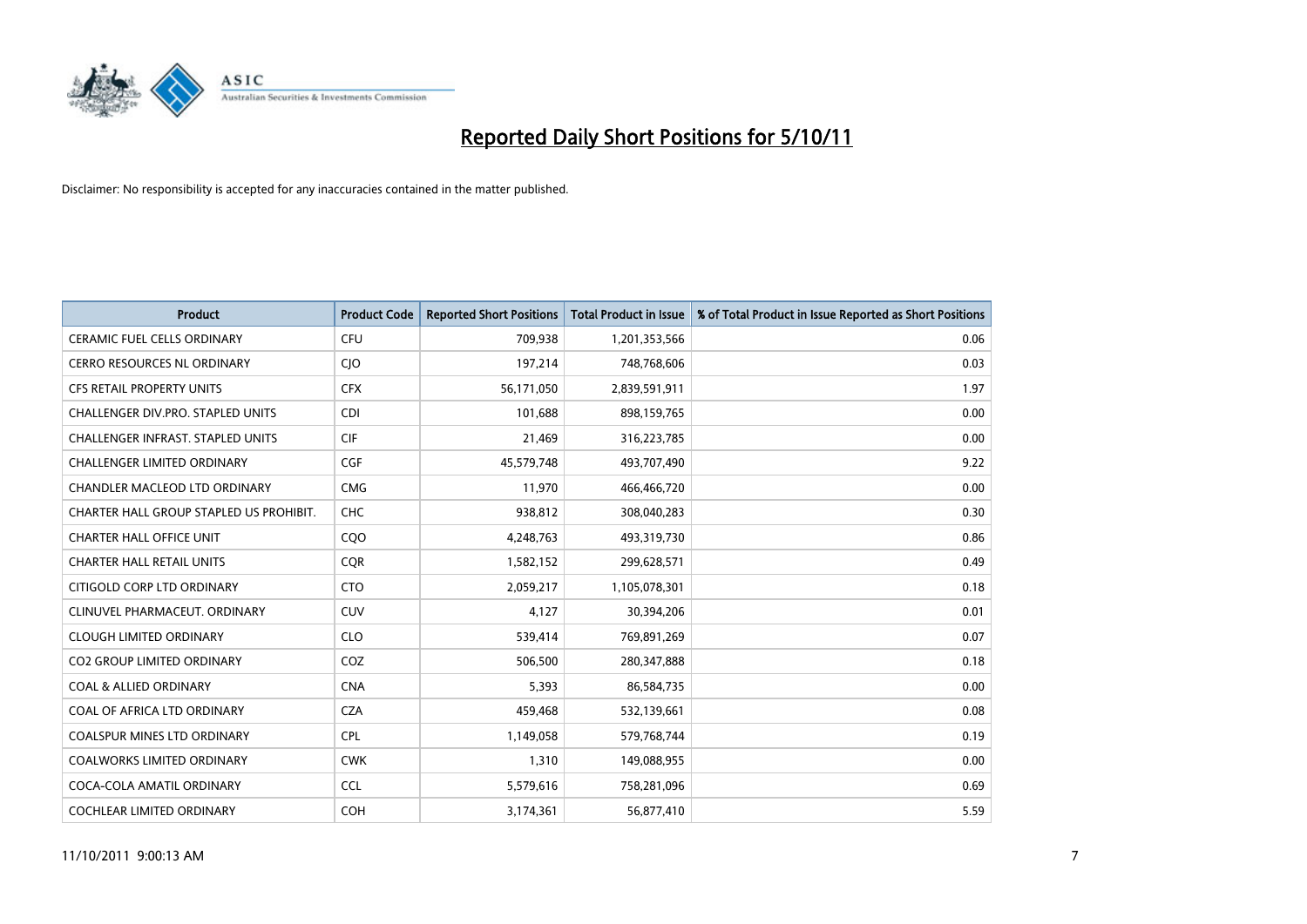

| <b>Product</b>                          | <b>Product Code</b> | <b>Reported Short Positions</b> | <b>Total Product in Issue</b> | % of Total Product in Issue Reported as Short Positions |
|-----------------------------------------|---------------------|---------------------------------|-------------------------------|---------------------------------------------------------|
| <b>COCKATOO COAL ORDINARY</b>           | <b>COK</b>          | 6,632,256                       | 1,016,196,908                 | 0.66                                                    |
| COFFEY INTERNATIONAL ORDINARY           | <b>COF</b>          | 1,503,841                       | 134,066,081                   | 1.12                                                    |
| <b>COKAL LTD ORDINARY</b>               | <b>CKA</b>          | 632,215                         | 131,550,735                   | 0.48                                                    |
| COLLINS FOODS LTD ORDINARY              | <b>CKF</b>          | 3,000                           | 93,000,003                    | 0.00                                                    |
| COMMONWEALTH BANK, ORDINARY             | CBA                 | 36,354,863                      | 1,558,713,344                 | 2.27                                                    |
| <b>COMMONWEALTH PROP ORDINARY UNITS</b> | <b>CPA</b>          | 42,084,067                      | 2,458,123,552                 | 1.71                                                    |
| <b>COMPASS RESOURCES ORDINARY</b>       | <b>CMR</b>          | 160,952                         | 147,402,920                   | 0.11                                                    |
| <b>COMPUTERSHARE LTD ORDINARY</b>       | <b>CPU</b>          | 4,137,555                       | 555,664,059                   | 0.70                                                    |
| CONNECTEAST GROUP STAPLED               | <b>CEU</b>          | 236,919                         | 3,940,145,951                 | 0.00                                                    |
| CONQUEST MINING ORDINARY                | CQT                 | 199,533                         | 583,241,478                   | 0.03                                                    |
| CONSOLIDATED MEDIA, ORDINARY            | <b>CMI</b>          | 1,776,380                       | 561,834,996                   | 0.31                                                    |
| CONTANGO MICROCAP ORDINARY              | <b>CTN</b>          | 7,500                           | 146,423,793                   | 0.01                                                    |
| <b>COOPER ENERGY LTD ORDINARY</b>       | COE                 | 89,539                          | 292,576,001                   | 0.03                                                    |
| <b>COPPER STRIKE LTD ORDINARY</b>       | <b>CSE</b>          | 714                             | 129,455,571                   | 0.00                                                    |
| <b>CORDLIFE LIMITED ORDINARY</b>        | CBB                 |                                 | 150,887,354                   | 0.00                                                    |
| COUNT FINANCIAL ORDINARY                | COU                 | 430,282                         | 262,282,684                   | 0.16                                                    |
| <b>CREDIT CORP GROUP ORDINARY</b>       | <b>CCP</b>          | 10,352                          | 45,571,114                    | 0.02                                                    |
| <b>CROMWELL PROP STAPLED SECURITIES</b> | <b>CMW</b>          | 91,003                          | 966,845,859                   | 0.01                                                    |
| <b>CROWN LIMITED ORDINARY</b>           | <b>CWN</b>          | 1,609,075                       | 758,394,185                   | 0.18                                                    |
| <b>CSG LIMITED ORDINARY</b>             | CSV                 | 925.322                         | 282,567,499                   | 0.32                                                    |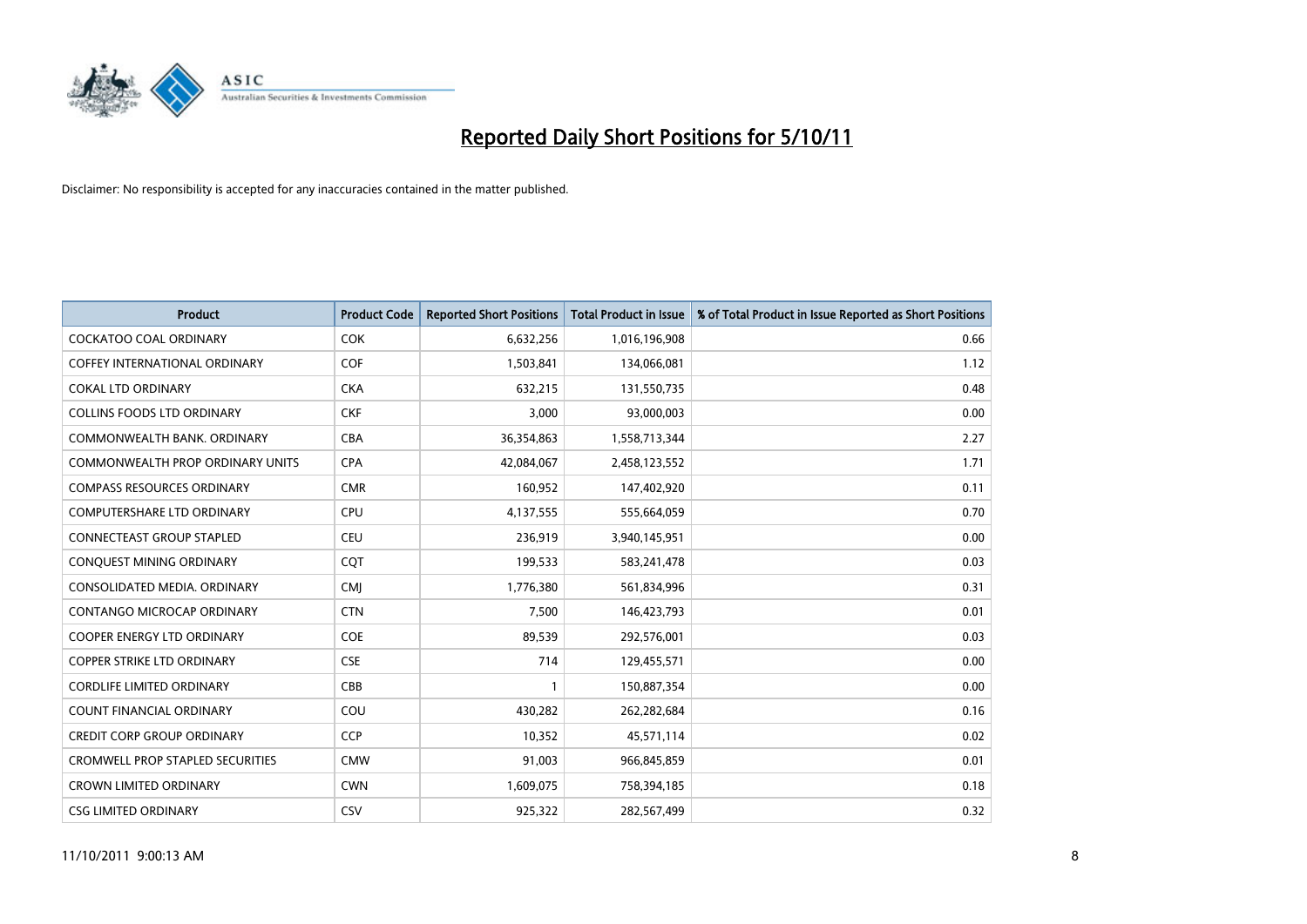

| <b>Product</b>                      | <b>Product Code</b> | <b>Reported Short Positions</b> | <b>Total Product in Issue</b> | % of Total Product in Issue Reported as Short Positions |
|-------------------------------------|---------------------|---------------------------------|-------------------------------|---------------------------------------------------------|
| <b>CSL LIMITED ORDINARY</b>         | <b>CSL</b>          | 6,074,616                       | 524,996,929                   | 1.10                                                    |
| <b>CSR LIMITED ORDINARY</b>         | <b>CSR</b>          | 23,575,752                      | 506,000,315                   | 4.64                                                    |
| <b>CUDECO LIMITED ORDINARY</b>      | <b>CDU</b>          | 1,796,866                       | 138,649,865                   | 1.29                                                    |
| <b>CUE ENERGY RESOURCE ORDINARY</b> | <b>CUE</b>          | 61,433                          | 695,153,053                   | 0.01                                                    |
| <b>CUSTOMERS LIMITED ORDINARY</b>   | <b>CUS</b>          | 7,124                           | 134,869,357                   | 0.01                                                    |
| DART ENERGY LTD ORDINARY            | <b>DTE</b>          | 6,723,742                       | 720,875,002                   | 0.94                                                    |
| DAVID JONES LIMITED ORDINARY        | <b>DIS</b>          | 54,526,223                      | 520,751,395                   | 10.49                                                   |
| DECMIL GROUP LIMITED ORDINARY       | <b>DCG</b>          | 495,072                         | 124,269,568                   | 0.39                                                    |
| DEEP YELLOW LIMITED ORDINARY        | <b>DYL</b>          | 15,876                          | 1,128,506,403                 | 0.00                                                    |
| DEVINE LIMITED ORDINARY             | <b>DVN</b>          | 1,000                           | 634,918,223                   | 0.00                                                    |
| DEXUS PROPERTY GROUP STAPLED UNITS  | <b>DXS</b>          | 16,403,278                      | 4,839,024,176                 | 0.31                                                    |
| DISCOVERY METALS LTD ORDINARY       | <b>DML</b>          | 8,950,072                       | 439,128,231                   | 2.04                                                    |
| DOMINO PIZZA ENTERPR ORDINARY       | <b>DMP</b>          | 258,445                         | 69,024,674                    | 0.38                                                    |
| DOWNER EDI LIMITED ORDINARY         | <b>DOW</b>          | 6,706,836                       | 429,100,296                   | 1.57                                                    |
| DUET GROUP STAPLED US PROHIBIT.     | <b>DUE</b>          | 6,262,406                       | 1,091,628,341                 | 0.56                                                    |
| DULUXGROUP LIMITED ORDINARY         | <b>DLX</b>          | 11,203,179                      | 367,456,259                   | 3.03                                                    |
| <b>EASTERN STAR GAS ORDINARY</b>    | ESG                 | 14,668,192                      | 992,547,041                   | 1.47                                                    |
| ECHO ENTERTAINMENT ORDINARY         | <b>EGP</b>          | 2,948,445                       | 688,019,737                   | 0.42                                                    |
| <b>ELDERS LIMITED ORDINARY</b>      | <b>ELD</b>          | 17,479,431                      | 448,598,480                   | 3.88                                                    |
| ELDORADO GOLD CORP CDI 1:1          | EAU                 | 35,642                          | 9,736,395                     | 0.36                                                    |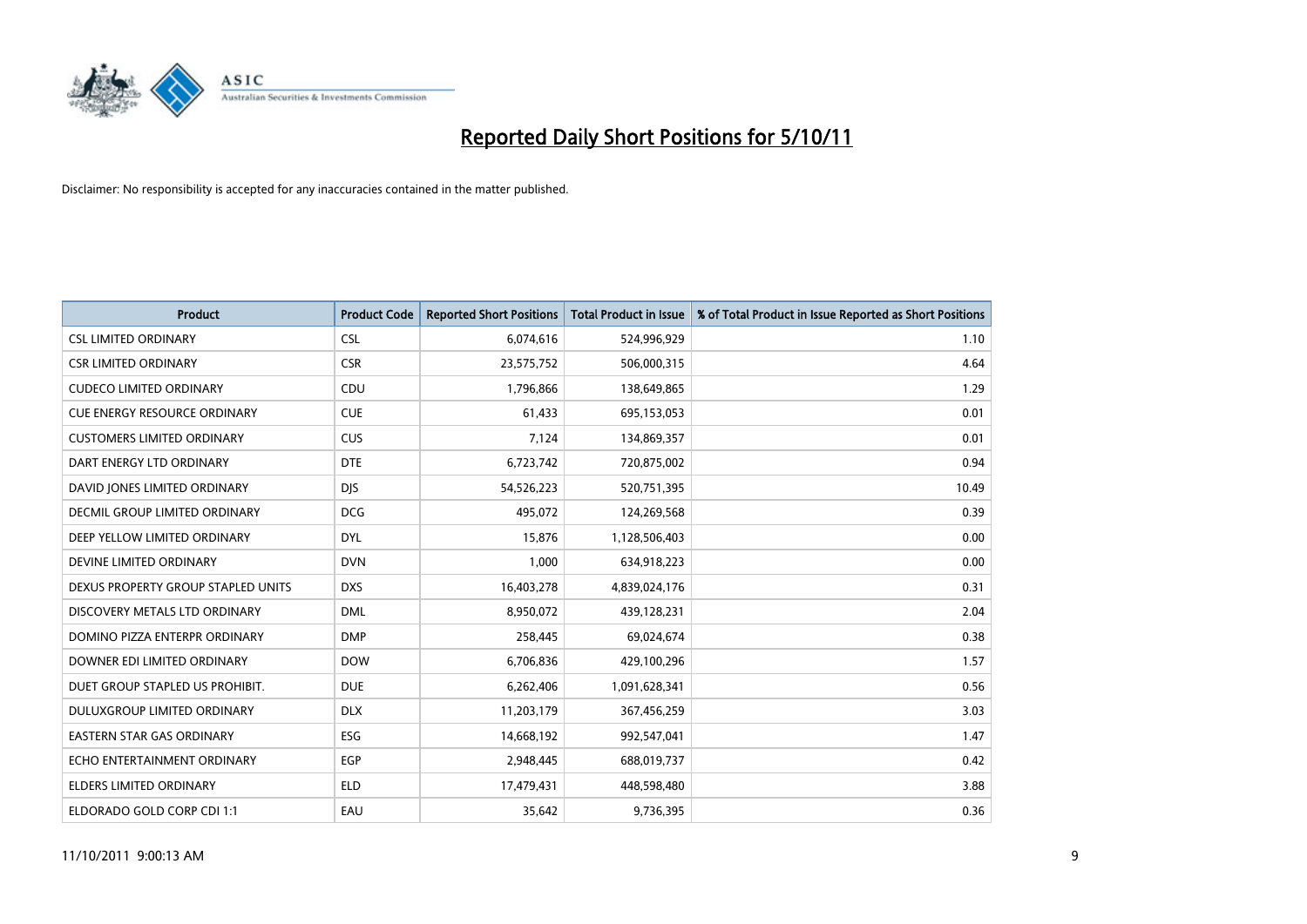

| <b>Product</b>                        | <b>Product Code</b> | <b>Reported Short Positions</b> | <b>Total Product in Issue</b> | % of Total Product in Issue Reported as Short Positions |
|---------------------------------------|---------------------|---------------------------------|-------------------------------|---------------------------------------------------------|
| ELEMENTAL MINERALS ORDINARY           | <b>ELM</b>          | 346,854                         | 222,281,109                   | 0.15                                                    |
| ELEMENTOS LIMITED ORDINARY            | <b>ELT</b>          | 16                              | 77,068,979                    | 0.00                                                    |
| ELIXIR PETROLEUM LTD ORDINARY         | <b>EXR</b>          | 324,400                         | 188,988,472                   | 0.17                                                    |
| <b>EMECO HOLDINGS ORDINARY</b>        | <b>EHL</b>          | 2,436,962                       | 631,237,586                   | 0.39                                                    |
| <b>ENERGY RESOURCES ORDINARY 'A'</b>  | <b>ERA</b>          | 5,726,501                       | 190,737,934                   | 3.02                                                    |
| <b>ENERGY WORLD CORPOR, ORDINARY</b>  | <b>EWC</b>          | 24,502,882                      | 1,734,166,672                 | 1.39                                                    |
| <b>ENTEK ENERGY LTD ORDINARY</b>      | ETE                 | 489.903                         | 510,657,387                   | 0.10                                                    |
| <b>ENTELLECT LIMITED ORDINARY</b>     | <b>ESN</b>          | 464,050                         | 985,337,932                   | 0.05                                                    |
| <b>ENVESTRA LIMITED ORDINARY</b>      | <b>ENV</b>          | 1,418,531                       | 1,468,560,201                 | 0.07                                                    |
| <b>EXTRACT RESOURCES ORDINARY</b>     | <b>EXT</b>          | 558,623                         | 251,159,163                   | 0.21                                                    |
| FAIRFAX MEDIA LTD ORDINARY            | <b>FXI</b>          | 358,882,586                     | 2,351,955,725                 | 15.24                                                   |
| <b>FANTASTIC HOLDINGS ORDINARY</b>    | <b>FAN</b>          | 1,220                           | 102,739,538                   | 0.00                                                    |
| FAR LTD ORDINARY                      | <b>FAR</b>          | 21,000,000                      | 1,245,401,164                 | 1.69                                                    |
| <b>FERRAUS LIMITED ORDINARY</b>       | <b>FRS</b>          | 370                             | 408,884,504                   | 0.00                                                    |
| FISHER & PAYKEL APP. ORDINARY         | <b>FPA</b>          | 88,298                          | 724,235,162                   | 0.01                                                    |
| FISHER & PAYKEL H. ORDINARY           | <b>FPH</b>          | 2,999                           | 525,362,450                   | 0.00                                                    |
| FKP PROPERTY GROUP STAPLED SECURITIES | <b>FKP</b>          | 27,623,008                      | 1,185,077,223                 | 2.33                                                    |
| FLEETWOOD CORP ORDINARY               | <b>FWD</b>          | 456,035                         | 58,122,158                    | 0.79                                                    |
| FLETCHER BUILDING ORDINARY            | <b>FBU</b>          | 9,108,199                       | 678,573,570                   | 1.33                                                    |
| FLEXIGROUP LIMITED ORDINARY           | <b>FXL</b>          | 99,250                          | 277,862,586                   | 0.03                                                    |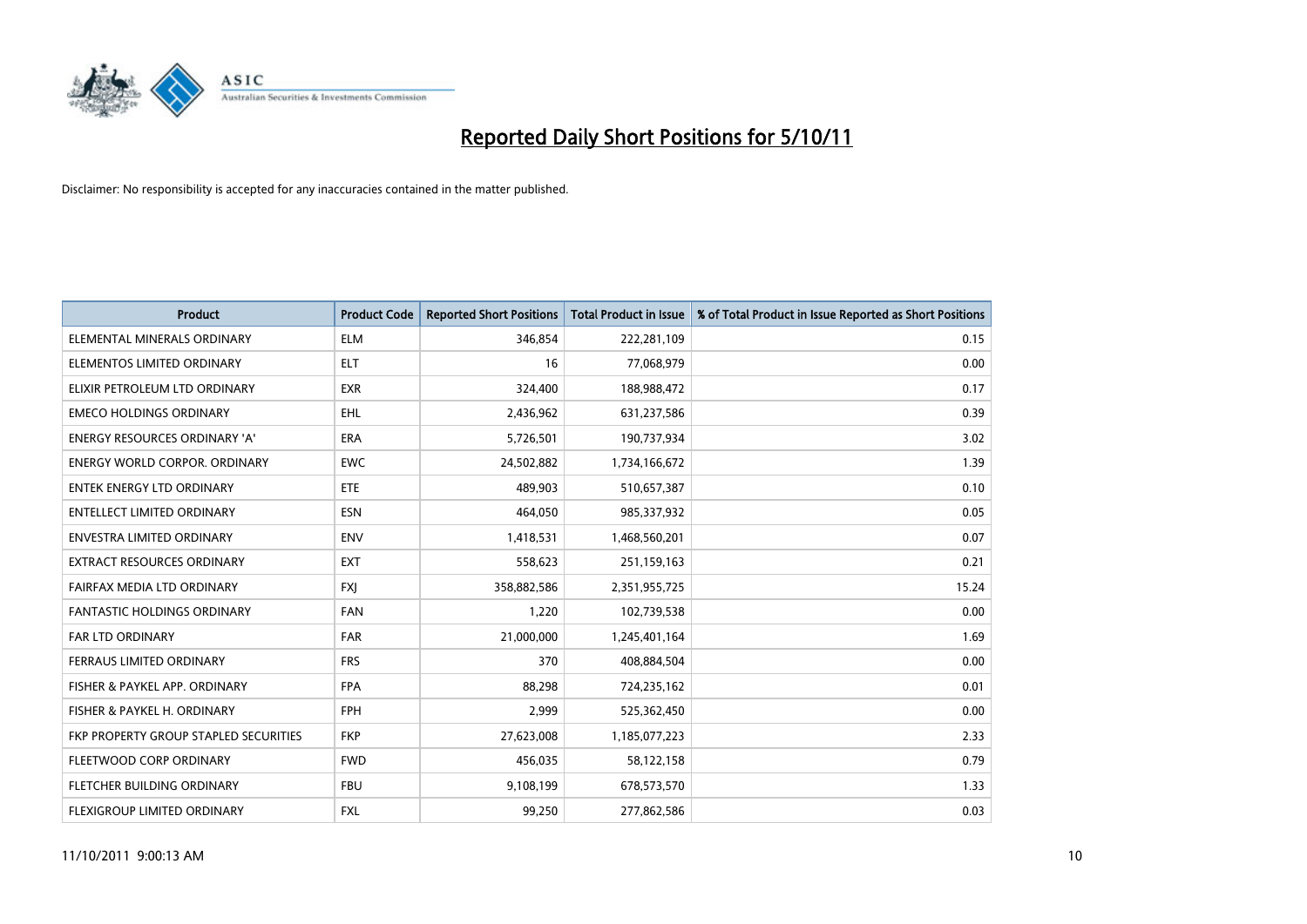

| <b>Product</b>                              | <b>Product Code</b> | <b>Reported Short Positions</b> | <b>Total Product in Issue</b> | % of Total Product in Issue Reported as Short Positions |
|---------------------------------------------|---------------------|---------------------------------|-------------------------------|---------------------------------------------------------|
| <b>FLIGHT CENTRE ORDINARY</b>               | <b>FLT</b>          | 4,788,314                       | 99,982,877                    | 4.77                                                    |
| <b>FLINDERS MINES LTD ORDINARY</b>          | <b>FMS</b>          | 21,665,371                      | 1,821,039,571                 | 1.18                                                    |
| <b>FOCUS MINERALS LTD ORDINARY</b>          | <b>FML</b>          | 14,117,660                      | 4,263,534,602                 | 0.33                                                    |
| FORGE GROUP LIMITED ORDINARY                | FGE                 | 130,105                         | 83,429,014                    | 0.14                                                    |
| <b>FORTE ENERGY NL ORDINARY</b>             | <b>FTE</b>          | 2,667,039                       | 695,589,311                   | 0.38                                                    |
| FORTESCUE METALS GRP ORDINARY               | <b>FMG</b>          | 51,875,749                      | 3,113,798,659                 | 1.65                                                    |
| <b>FOSTER'S GROUP ORDINARY</b>              | FGL                 | 7,718,345                       | 1,940,894,542                 | 0.39                                                    |
| FTD CORPORATION ORDINARY                    | <b>FTD</b>          | 8,088                           | 36,474,593                    | 0.02                                                    |
| FUNTASTIC LIMITED ORDINARY                  | <b>FUN</b>          | 322,528                         | 340,997,682                   | 0.09                                                    |
| <b>G.U.D. HOLDINGS ORDINARY</b>             | <b>GUD</b>          | 448,225                         | 70,107,387                    | 0.64                                                    |
| <b>GALAXY RESOURCES ORDINARY</b>            | GXY                 | 2,677,862                       | 323,327,000                   | 0.82                                                    |
| <b>GEODYNAMICS LIMITED ORDINARY</b>         | GDY                 | 101,931                         | 337,084,174                   | 0.03                                                    |
| <b>GINDALBIE METALS LTD ORDINARY</b>        | <b>GBG</b>          | 28,902,821                      | 1,135,565,349                 | 2.56                                                    |
| <b>GLOBAL MINING ORDINARY</b>               | GMI                 | 8.951                           | 184,894,556                   | 0.00                                                    |
| <b>GLOUCESTER COAL ORDINARY</b>             | GCL                 | 1,638,135                       | 202,905,967                   | 0.80                                                    |
| <b>GME RESOURCES LTD ORDINARY</b>           | <b>GME</b>          | 800                             | 322,635,902                   | 0.00                                                    |
| <b>GOLD ONE INT LTD ORDINARY</b>            | GDO                 | 999,635                         | 809,004,292                   | 0.12                                                    |
| <b>GOLDEN WEST RESOURCE ORDINARY</b>        | <b>GWR</b>          | 1,617                           | 192,082,567                   | 0.00                                                    |
| <b>GOODMAN FIELDER, ORDINARY</b>            | <b>GFF</b>          | 70,074,410                      | 1,380,386,438                 | 5.05                                                    |
| <b>GOODMAN FIELDER. RTS 14-OCT-11 FORUS</b> | <b>GFFR</b>         | 4.844.431                       | 143,790,254                   | 3.37                                                    |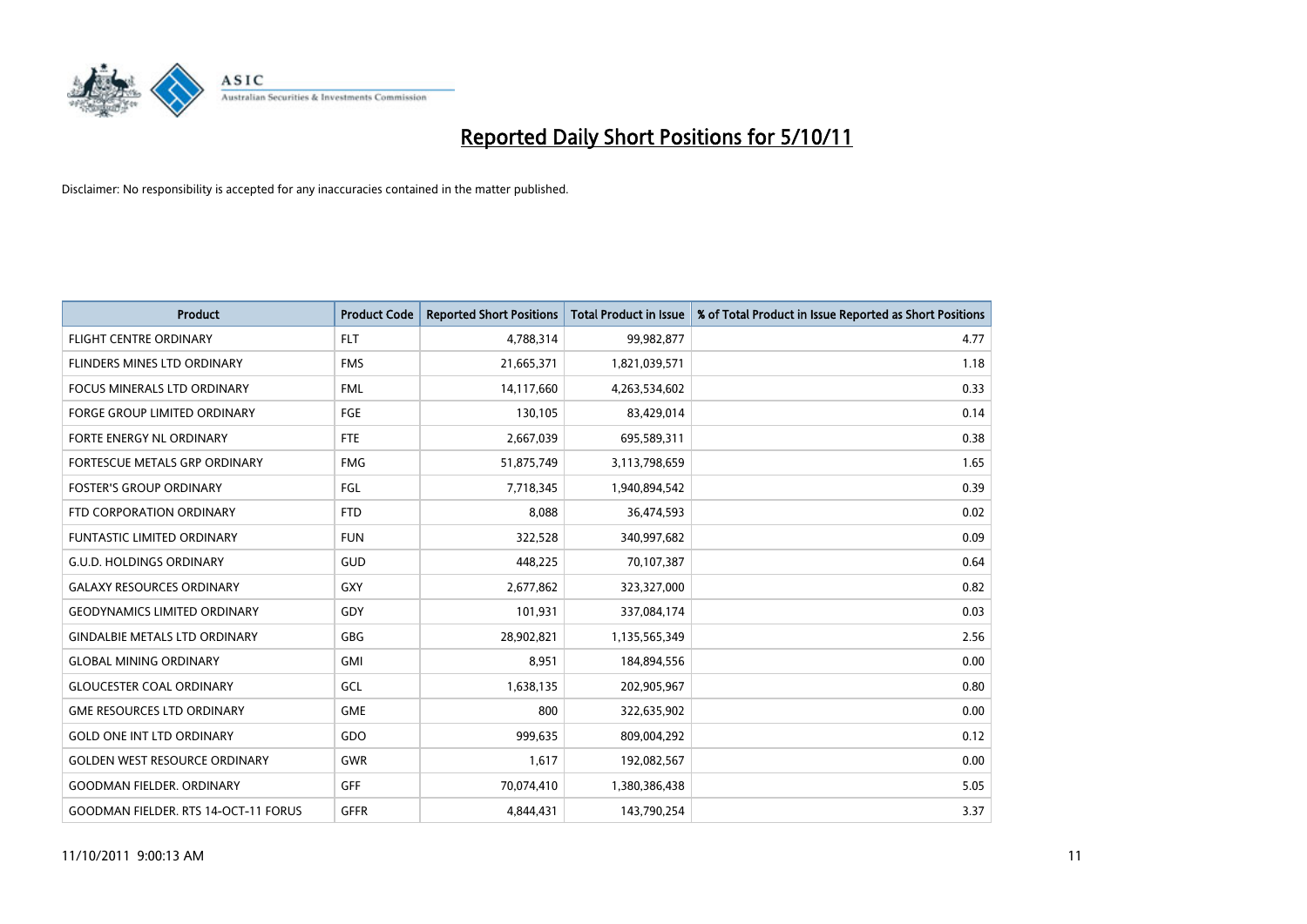

| <b>Product</b>                            | <b>Product Code</b> | <b>Reported Short Positions</b> | <b>Total Product in Issue</b> | % of Total Product in Issue Reported as Short Positions |
|-------------------------------------------|---------------------|---------------------------------|-------------------------------|---------------------------------------------------------|
| <b>GOODMAN GROUP STAPLED US PROHIBIT.</b> | <b>GMG</b>          | 35,117,856                      | 7,394,907,651                 | 0.46                                                    |
| <b>GPT GROUP STAPLED SEC.</b>             | <b>GPT</b>          | 17,227,117                      | 1,836,242,729                 | 0.91                                                    |
| <b>GRAINCORP LIMITED A CLASS ORDINARY</b> | <b>GNC</b>          | 1,331,214                       | 198,318,900                   | 0.67                                                    |
| <b>GRANGE RESOURCES. ORDINARY</b>         | <b>GRR</b>          | 344,109                         | 1,153,937,134                 | 0.02                                                    |
| <b>GREENCAP LIMITED ORDINARY</b>          | GCG                 |                                 | 262,515,385                   | 0.00                                                    |
| <b>GREENLAND MIN EN LTD ORDINARY</b>      | GGG                 | 2,513,931                       | 410,407,582                   | 0.59                                                    |
| <b>GRYPHON MINERALS LTD ORDINARY</b>      | GRY                 | 2,575,707                       | 300,122,058                   | 0.86                                                    |
| <b>GUILDFORD COAL LTD ORDINARY</b>        | <b>GUF</b>          | 2,170,801                       | 219,654,168                   | 1.00                                                    |
| <b>GUINNESS PEAT GROUP. CDI 1:1</b>       | <b>GPG</b>          | 47,054                          | 263,854,286                   | 0.02                                                    |
| <b>GUNNS LIMITED ORDINARY</b>             | <b>GNS</b>          | 57,504,506                      | 848,401,559                   | 6.79                                                    |
| <b>GWA GROUP LTD ORDINARY</b>             | <b>GWA</b>          | 10,065,040                      | 301,525,014                   | 3.33                                                    |
| HARVEY NORMAN ORDINARY                    | <b>HVN</b>          | 61,326,632                      | 1,062,316,784                 | 5.79                                                    |
| <b>HASTIE GROUP LIMITED ORDINARY</b>      | <b>HST</b>          | 3,078,720                       | 1,369,040,011                 | 0.22                                                    |
| HASTINGS DIVERSIFIED STAPLED SECURITY     | <b>HDF</b>          | 3,713,075                       | 530,001,072                   | 0.69                                                    |
| <b>HEARTWARE INT INC CDI 35:1</b>         | <b>HIN</b>          | 272,008                         | 48,598,550                    | 0.56                                                    |
| <b>HENDERSON GROUP CDI 1:1</b>            | <b>HGG</b>          | 9,762,891                       | 634,945,708                   | 1.53                                                    |
| HFA HOLDINGS LIMITED ORDINARY             | <b>HFA</b>          | 16,273                          | 117,332,831                   | 0.01                                                    |
| HIGHLANDS PACIFIC ORDINARY                | <b>HIG</b>          | 2,606,196                       | 686,082,148                   | 0.38                                                    |
| HILLGROVE RES LTD ORDINARY                | <b>HGO</b>          | 2,163,168                       | 793,698,575                   | 0.28                                                    |
| HILLS HOLDINGS LTD ORDINARY               | <b>HIL</b>          | 4.437.336                       | 249,251,190                   | 1.77                                                    |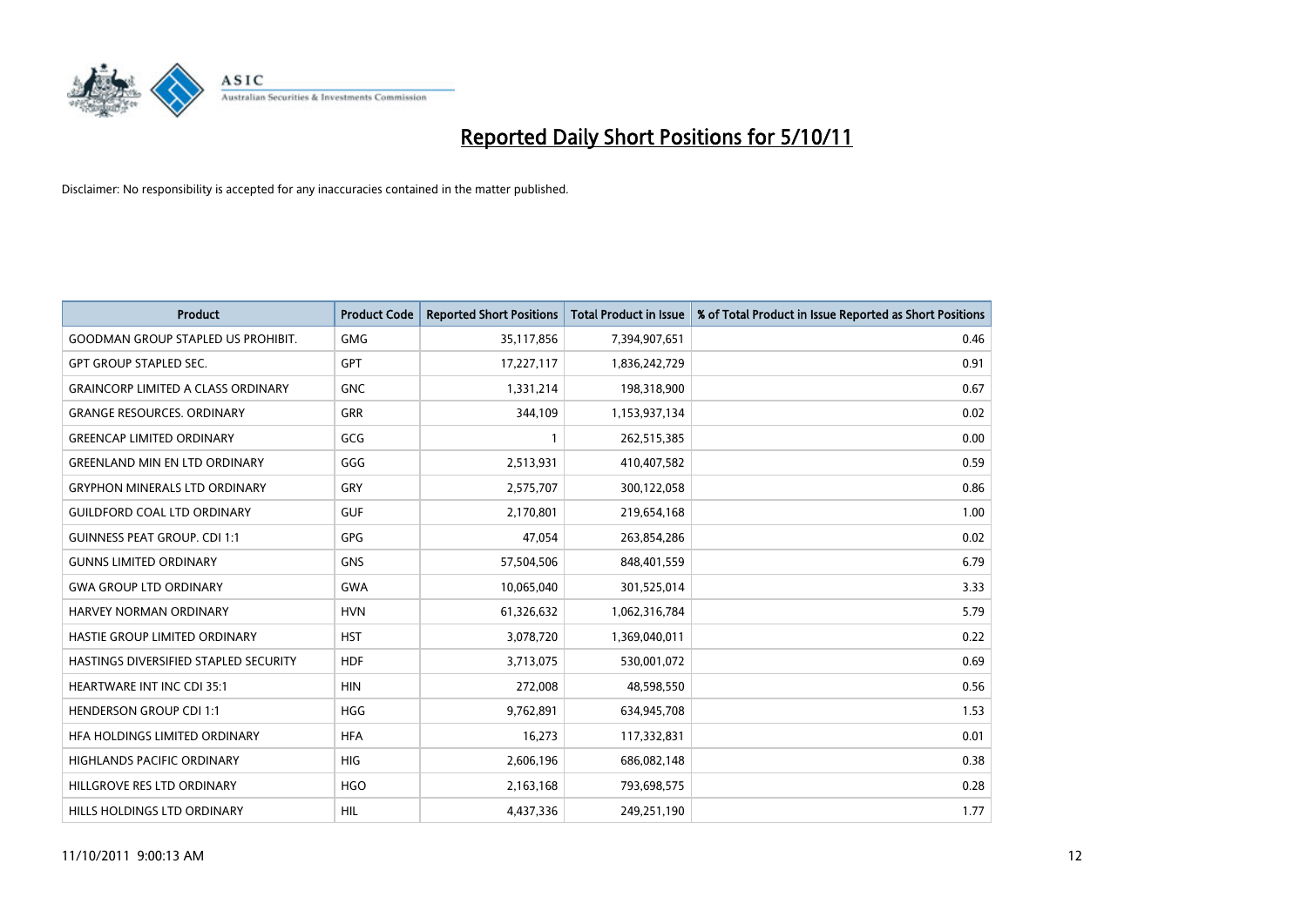

| <b>Product</b>                                | <b>Product Code</b> | <b>Reported Short Positions</b> | <b>Total Product in Issue</b> | % of Total Product in Issue Reported as Short Positions |
|-----------------------------------------------|---------------------|---------------------------------|-------------------------------|---------------------------------------------------------|
| HORIZON OIL LIMITED ORDINARY                  | <b>HZN</b>          | 17,784,747                      | 1,130,811,515                 | 1.57                                                    |
| HUNNU COAL LIMITED ORDINARY                   | <b>HUN</b>          | 53,699                          | 218,565,002                   | 0.02                                                    |
| <b>IINET LIMITED ORDINARY</b>                 | <b>IIN</b>          | 1,357,542                       | 152,169,119                   | 0.89                                                    |
| ILUKA RESOURCES ORDINARY                      | ILU                 | 8,888,743                       | 418,700,517                   | 2.07                                                    |
| <b>IMDEX LIMITED ORDINARY</b>                 | <b>IMD</b>          | 137,272                         | 204,447,435                   | 0.06                                                    |
| IMF (AUSTRALIA) LTD ORDINARY                  | <b>IMF</b>          | 355,506                         | 123,828,193                   | 0.28                                                    |
| <b>IMX RESOURCES LTD ORDINARY</b>             | <b>IXR</b>          | 20,000                          | 262,612,803                   | 0.01                                                    |
| <b>INCITEC PIVOT ORDINARY</b>                 | IPL                 | 1,073,238                       | 1,628,730,107                 | 0.05                                                    |
| INDEPENDENCE GROUP ORDINARY                   | <b>IGO</b>          | 4,328,444                       | 202,907,135                   | 2.13                                                    |
| <b>INDOPHIL RESOURCES ORDINARY</b>            | <b>IRN</b>          | 4,234,174                       | 995,437,860                   | 0.43                                                    |
| <b>INDUSTREA LIMITED ORDINARY</b>             | IDL                 | 1,566,378                       | 364,733,566                   | 0.42                                                    |
| <b>INFIGEN ENERGY STAPLED SECURITIES</b>      | <b>IFN</b>          | 6,737,498                       | 762,265,972                   | 0.90                                                    |
| ING RE COM GROUP STAPLED SECURITIES           | ILF.                | 3,583                           | 441,029,194                   | 0.00                                                    |
| <b>INSURANCE AUSTRALIA ORDINARY</b>           | IAG                 | 12,752,502                      | 2,079,034,021                 | 0.61                                                    |
| INT GOLDFIELDS LTD ORDINARY                   | <b>IGS</b>          | 8,042,682                       | 571,520,386                   | 1.41                                                    |
| <b>INTEGRA MINING LTD, ORDINARY</b>           | <b>IGR</b>          | 6,101,549                       | 843,743,881                   | 0.72                                                    |
| <b>INTREPID MINES ORDINARY</b>                | <b>IAU</b>          | 2,742,357                       | 522,374,199                   | 0.51                                                    |
| <b>INVESTA OFFICE FUND STAPLED SECURITIES</b> | <b>IOF</b>          | 15,095,970                      | 2,729,071,212                 | 0.55                                                    |
| <b>INVOCARE LIMITED ORDINARY</b>              | IVC                 | 1,709,066                       | 107,912,897                   | 1.60                                                    |
| <b>ION LIMITED ORDINARY</b>                   | <b>ION</b>          | 164,453                         | 256,365,105                   | 0.06                                                    |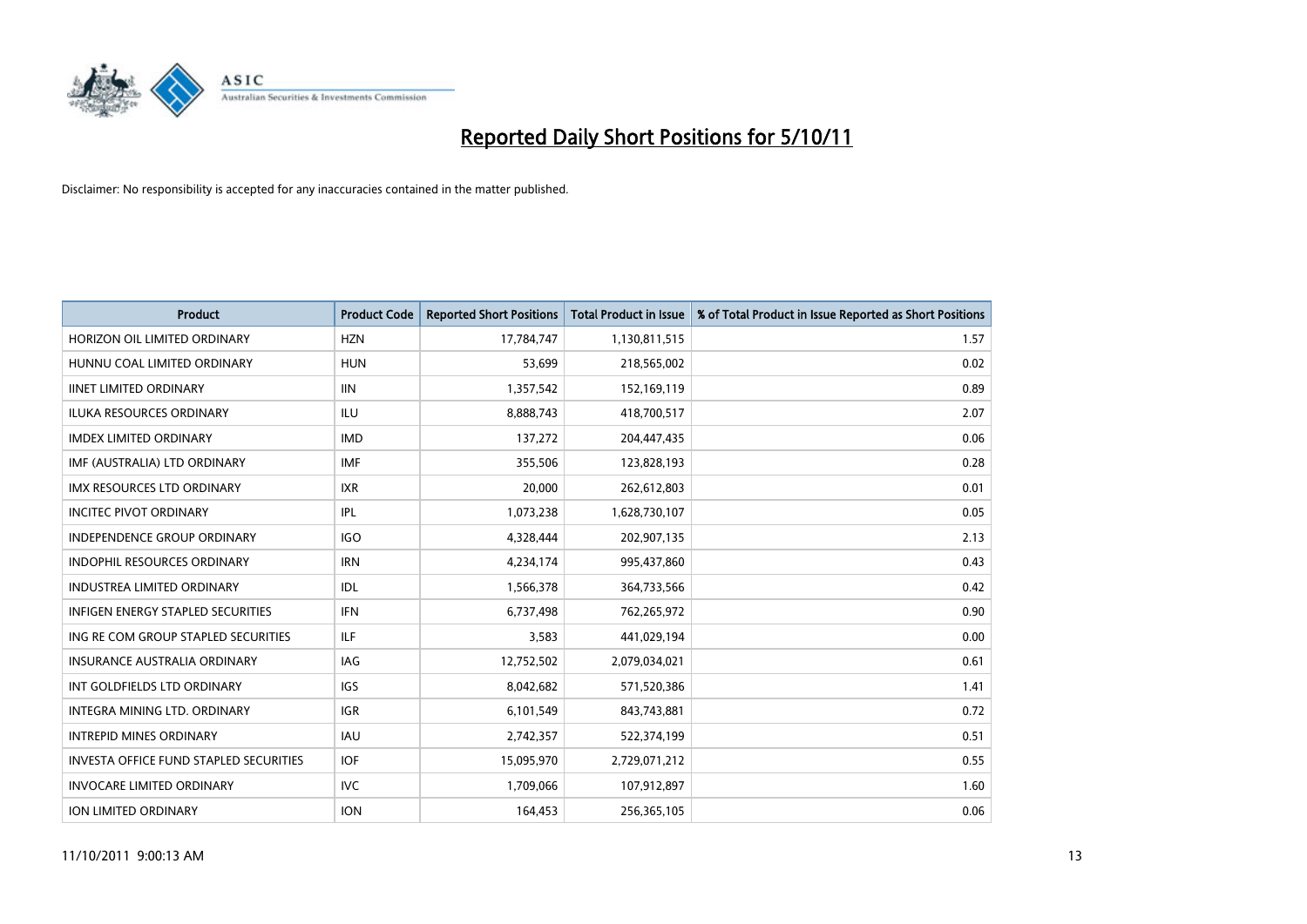

| <b>Product</b>                                  | <b>Product Code</b> | <b>Reported Short Positions</b> | <b>Total Product in Issue</b> | % of Total Product in Issue Reported as Short Positions |
|-------------------------------------------------|---------------------|---------------------------------|-------------------------------|---------------------------------------------------------|
| <b>IOOF HOLDINGS LTD ORDINARY</b>               | <b>IFL</b>          | 929.470                         | 229,794,395                   | 0.40                                                    |
| <b>IPROPERTY GROUP LTD ORDINARY</b>             | <b>IPP</b>          | 10,000                          | 169,527,776                   | 0.01                                                    |
| <b>IRESS MARKET TECH. ORDINARY</b>              | <b>IRE</b>          | 856,222                         | 127,036,010                   | 0.68                                                    |
| <b>IRON ORE HOLDINGS ORDINARY</b>               | <b>IOH</b>          | 20,025                          | 166,087,005                   | 0.01                                                    |
| ISHARES GLOBAL 100 CDI 1:1                      | 100                 | 20,299                          | 10,600,000                    | 0.19                                                    |
| ISHARES MSCI AUS 200 ISHARES MSCI AUS 200       | <b>IOZ</b>          | 74,980                          | 2,326,394                     | 3.22                                                    |
| ISHARES MSCI EM MKTS CDI 1:1                    | IEM                 | 18,083                          | 425,700,000                   | 0.00                                                    |
| ISHARES S&P HIGH DIV ISHARES S&P HIGH DIV       | <b>IHD</b>          | 77,839                          | 2,201,253                     | 3.54                                                    |
| ISHARES SMALL ORDS ISHARES SMALL ORDS           | <b>ISO</b>          | 529,253                         | 5,401,916                     | 9.80                                                    |
| <b>IVANHOE AUSTRALIA ORDINARY</b>               | <b>IVA</b>          | 780,314                         | 484,165,340                   | 0.16                                                    |
| <b>JAMES HARDIE INDUST CHESS DEPOSITARY INT</b> | <b>IHX</b>          | 26,211,375                      | 435,640,582                   | 6.00                                                    |
| <b>JAMESON RESOURCES ORDINARY</b>               | <b>JAL</b>          | 1,600,000                       | 95,828,865                    | 1.67                                                    |
| <b>JB HI-FI LIMITED ORDINARY</b>                | <b>IBH</b>          | 17,488,934                      | 98,756,791                    | 17.70                                                   |
| <b>JUPITER MINES ORDINARY</b>                   | <b>IMS</b>          | 2,480                           | 1,561,235,037                 | 0.00                                                    |
| <b>KAGARA LTD ORDINARY</b>                      | <b>KZL</b>          | 13,804,414                      | 718,068,836                   | 1.90                                                    |
| KAROON GAS AUSTRALIA ORDINARY                   | <b>KAR</b>          | 4,357,132                       | 221,420,769                   | 1.95                                                    |
| KATHMANDU HOLD LTD ORDINARY                     | <b>KMD</b>          | 2,084,582                       | 200,000,000                   | 1.04                                                    |
| <b>KEYBRIDGE CAPITAL ORDINARY</b>               | <b>KBC</b>          | 7,999                           | 172,070,564                   | 0.00                                                    |
| KIMBERLEY METALS LTD ORDINARY                   | <b>KBL</b>          | 1,820                           | 164,752,978                   | 0.00                                                    |
| KINGSGATE CONSOLID. ORDINARY                    | <b>KCN</b>          | 2,282,243                       | 139,039,834                   | 1.64                                                    |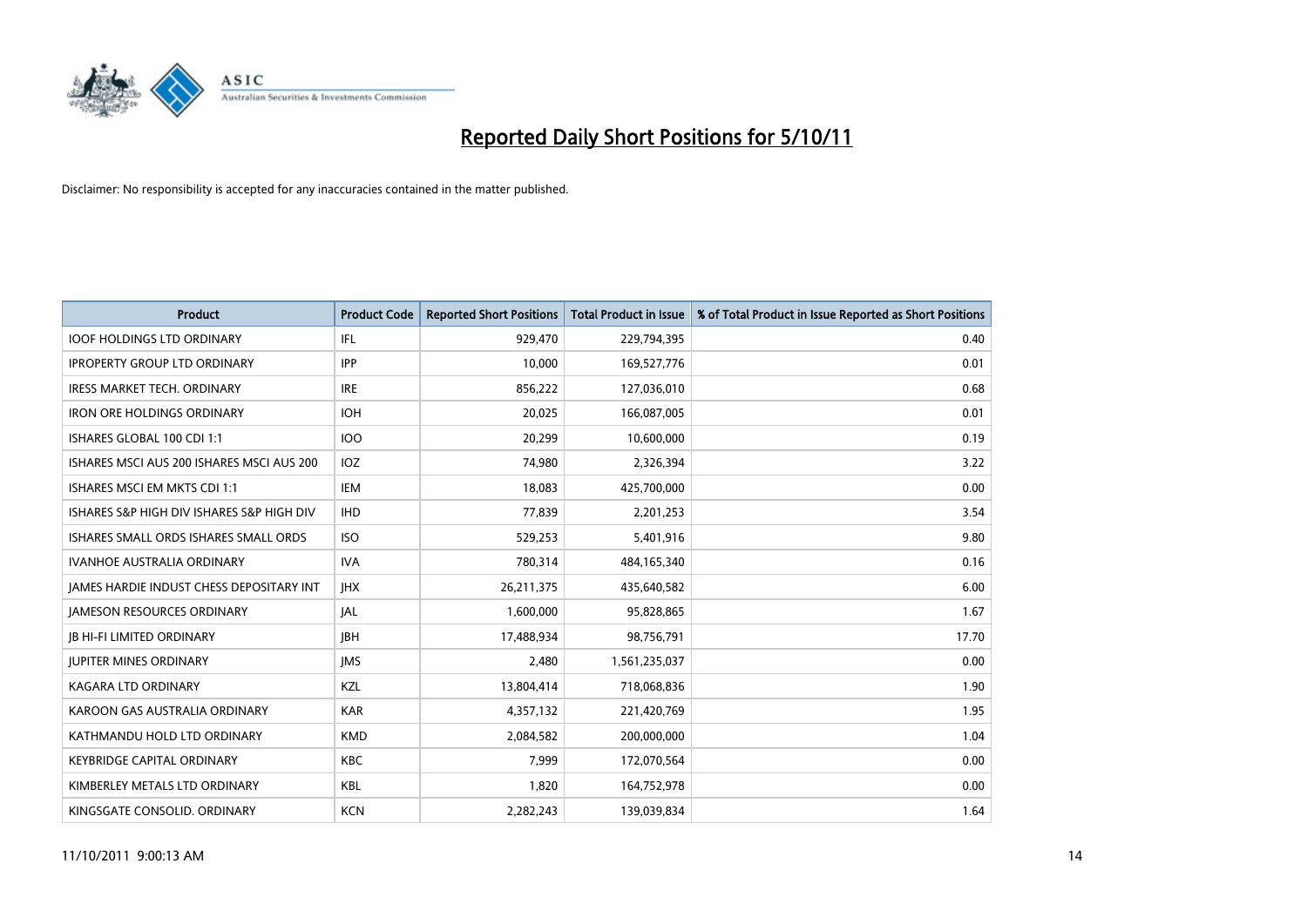

| <b>Product</b>                        | <b>Product Code</b> | <b>Reported Short Positions</b> | <b>Total Product in Issue</b> | % of Total Product in Issue Reported as Short Positions |
|---------------------------------------|---------------------|---------------------------------|-------------------------------|---------------------------------------------------------|
| KINGSROSE MINING LTD ORDINARY         | <b>KRM</b>          | 757,386                         | 267,223,726                   | 0.28                                                    |
| LEIGHTON HOLDINGS ORDINARY            | LEI                 | 11,398,511                      | 336,515,596                   | 3.39                                                    |
| LEND LEASE GROUP UNIT/ORD STAPLED     | <b>LLC</b>          | 3,119,319                       | 570,915,669                   | 0.52                                                    |
| LINC ENERGY LTD ORDINARY              | <b>LNC</b>          | 7,039,707                       | 503,418,900                   | 1.38                                                    |
| LIQUEFIED NATURAL ORDINARY            | <b>LNG</b>          | 370,140                         | 267,699,015                   | 0.14                                                    |
| <b>LYNAS CORPORATION ORDINARY</b>     | <b>LYC</b>          | 82,078,422                      | 1,713,846,913                 | 4.81                                                    |
| M2 TELECOMMUNICATION ORDINARY         | <b>MTU</b>          | 211,518                         | 123,810,285                   | 0.16                                                    |
| MACA LIMITED ORDINARY                 | <b>MLD</b>          | 404                             | 150,000,000                   | 0.00                                                    |
| MACARTHUR COAL ORDINARY               | <b>MCC</b>          | 777,418                         | 302,092,343                   | 0.25                                                    |
| <b>MACMAHON HOLDINGS ORDINARY</b>     | <b>MAH</b>          | 5,578,032                       | 738,631,705                   | 0.77                                                    |
| MACQ ATLAS ROADS GRP ORDINARY STAPLED | <b>MOA</b>          | 10,524,809                      | 464,279,594                   | 2.26                                                    |
| MACQUARIE GROUP LTD ORDINARY          | <b>MOG</b>          | 3,518,672                       | 348,285,032                   | 0.96                                                    |
| MAP GROUP STAPLED US PROHIBIT.        | <b>MAP</b>          | 5,716,051                       | 1,861,210,782                 | 0.28                                                    |
| <b>MARENGO MINING ORDINARY</b>        | <b>MGO</b>          | 145,903                         | 1,002,399,863                 | 0.01                                                    |
| <b>MATRIX C &amp; E LTD ORDINARY</b>  | <b>MCE</b>          | 491,070                         | 77,081,507                    | 0.63                                                    |
| MCMILLAN SHAKESPEARE ORDINARY         | <b>MMS</b>          | 138,062                         | 68,305,227                    | 0.20                                                    |
| MCPHERSON'S LTD ORDINARY              | <b>MCP</b>          | 217,868                         | 72,401,758                    | 0.30                                                    |
| MEDUSA MINING LTD ORDINARY            | <b>MML</b>          | 1,474,674                       | 188,827,911                   | 0.78                                                    |
| MELBOURNE IT LIMITED ORDINARY         | <b>MLB</b>          | 147,018                         | 80,662,621                    | 0.18                                                    |
| MEO AUSTRALIA LTD ORDINARY            | <b>MEO</b>          | 1,105,969                       | 539,913,260                   | 0.21                                                    |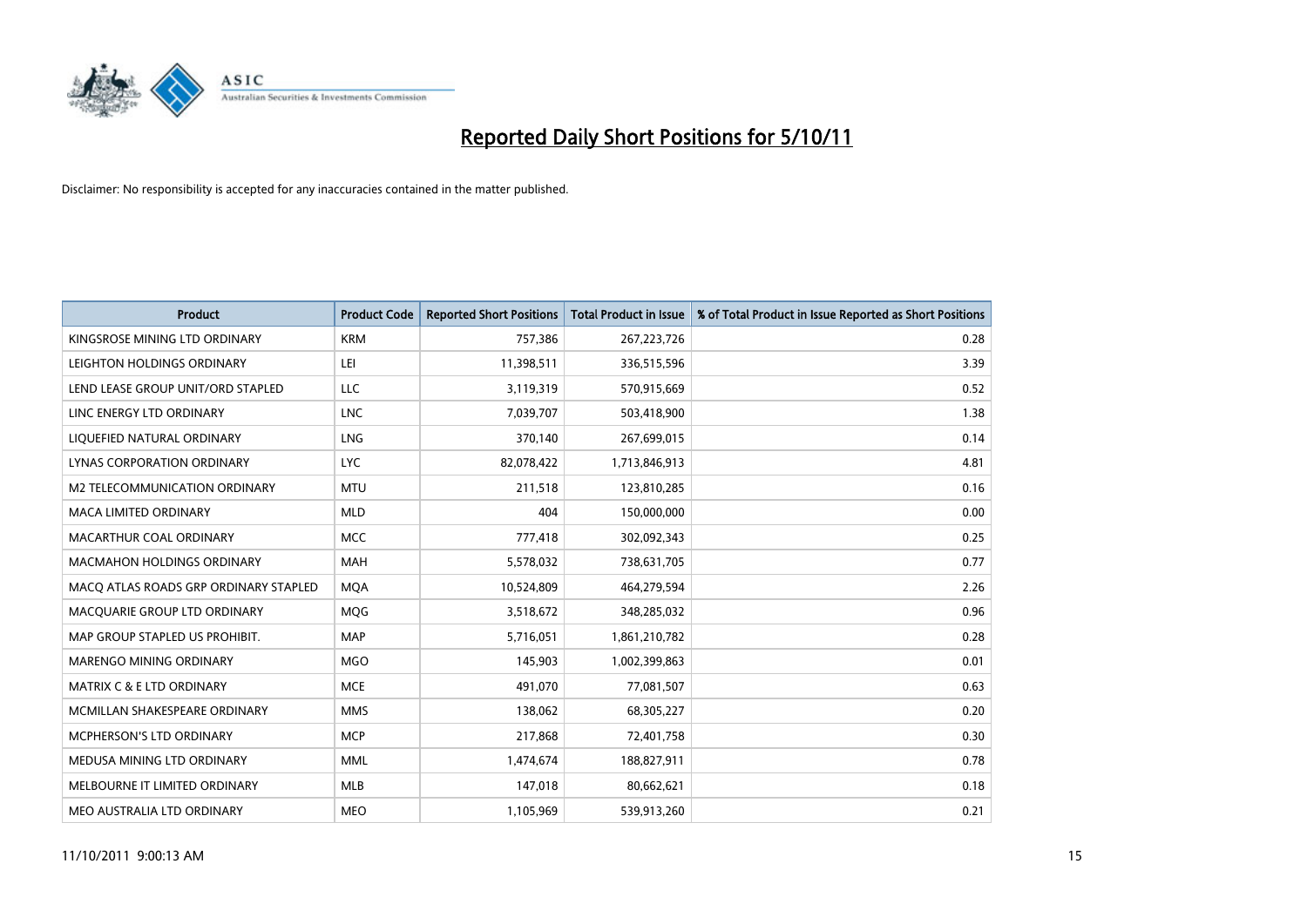

| <b>Product</b>                    | <b>Product Code</b> | <b>Reported Short Positions</b> | <b>Total Product in Issue</b> | % of Total Product in Issue Reported as Short Positions |
|-----------------------------------|---------------------|---------------------------------|-------------------------------|---------------------------------------------------------|
| MERMAID MARINE ORDINARY           | <b>MRM</b>          | 1,748,673                       | 217,595,899                   | 0.81                                                    |
| MESOBLAST LIMITED ORDINARY        | <b>MSB</b>          | 5,670,300                       | 280,425,258                   | 2.02                                                    |
| METALS X LIMITED ORDINARY         | <b>MLX</b>          | 326,940                         | 1,340,453,375                 | 0.03                                                    |
| METCASH LIMITED ORDINARY          | <b>MTS</b>          | 30,988,424                      | 770,720,699                   | 4.04                                                    |
| METGASCO LIMITED ORDINARY         | <b>MEL</b>          | 235,435                         | 337,396,221                   | 0.07                                                    |
| METMINCO LIMITED ORDINARY         | <b>MNC</b>          | 1,269,261                       | 1,462,616,146                 | 0.09                                                    |
| METROCOAL LIMITED ORDINARY        | <b>MTE</b>          | 300.000                         | 101,973,663                   | 0.29                                                    |
| MHM METALS LIMITED ORDINARY       | <b>MHM</b>          | 129,125                         | 102,334,203                   | 0.13                                                    |
| MICLYN EXP OFFSHR ORDINARY        | <b>MIO</b>          | 28,750                          | 274,618,684                   | 0.01                                                    |
| MINARA RESOURCES ORDINARY         | <b>MRE</b>          | 3,213,152                       | 1,169,424,487                 | 0.28                                                    |
| MINCOR RESOURCES NL ORDINARY      | <b>MCR</b>          | 1,585,320                       | 197,740,804                   | 0.78                                                    |
| MINEMAKERS LIMITED ORDINARY       | <b>MAK</b>          | 44,227                          | 227,003,950                   | 0.02                                                    |
| MINERAL DEPOSITS ORDINARY         | <b>MDL</b>          | 519,564                         | 83,538,786                    | 0.60                                                    |
| MINERAL RESOURCES, ORDINARY       | <b>MIN</b>          | 980,063                         | 183,884,367                   | 0.52                                                    |
| MIRABELA NICKEL LTD ORDINARY      | <b>MBN</b>          | 18,258,334                      | 491,781,237                   | 3.71                                                    |
| MIRVAC GROUP STAPLED SECURITIES   | <b>MGR</b>          | 31,978,225                      | 3,416,924,188                 | 0.90                                                    |
| <b>MOLOPO ENERGY LTD ORDINARY</b> | <b>MPO</b>          | 2,460,484                       | 245,579,810                   | 0.99                                                    |
| MONADELPHOUS GROUP ORDINARY       | <b>MND</b>          | 1,413,387                       | 88,674,327                    | 1.59                                                    |
| MORTGAGE CHOICE LTD ORDINARY      | <b>MOC</b>          | 217,792                         | 119,948,255                   | 0.18                                                    |
| <b>MOUNT GIBSON IRON ORDINARY</b> | <b>MGX</b>          | 18,538,791                      | 1,082,570,693                 | 1.71                                                    |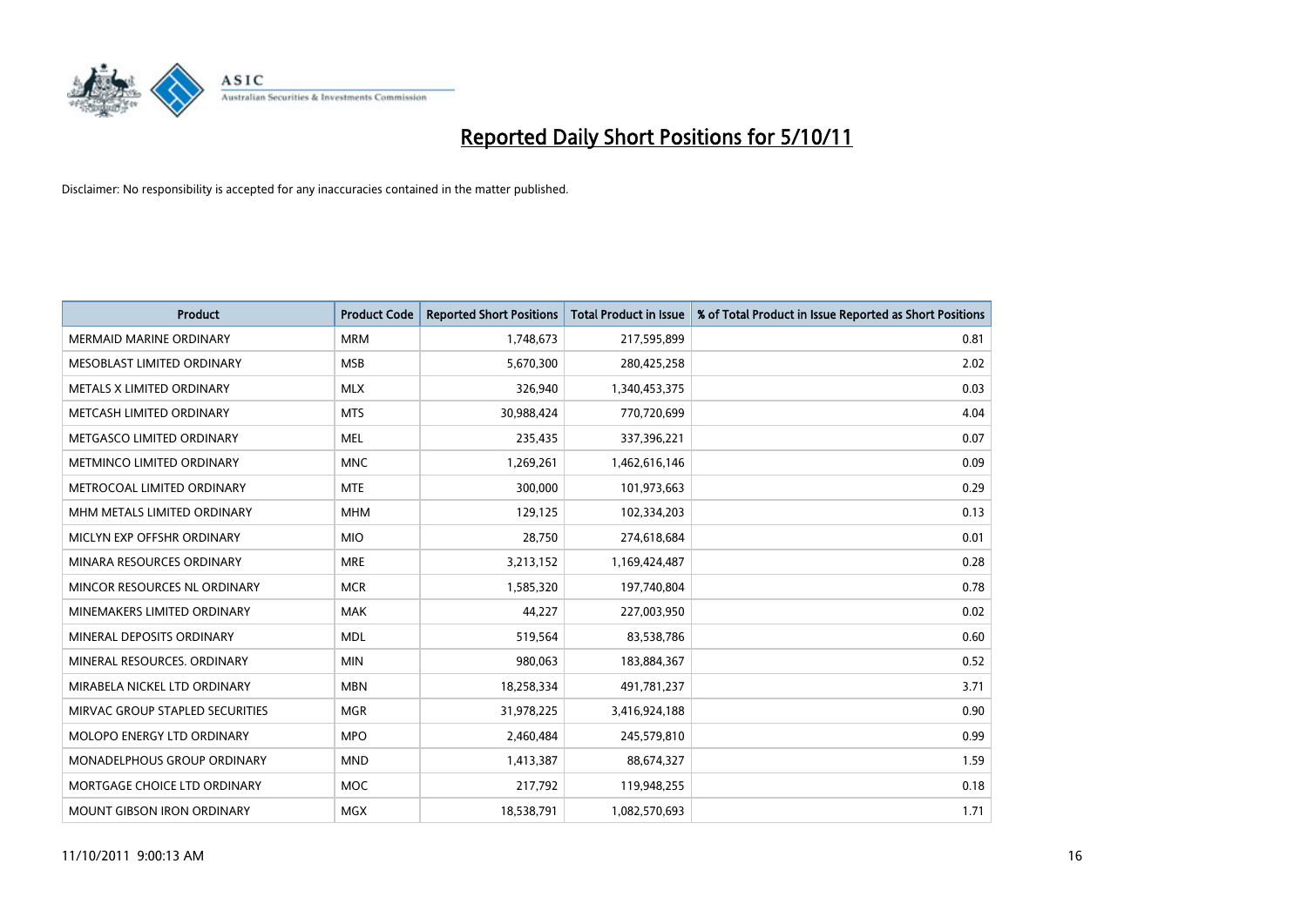

| <b>Product</b>                  | <b>Product Code</b> | <b>Reported Short Positions</b> | <b>Total Product in Issue</b> | % of Total Product in Issue Reported as Short Positions |
|---------------------------------|---------------------|---------------------------------|-------------------------------|---------------------------------------------------------|
| MSF SUGAR LIMITED ORDINARY      | <b>MSF</b>          | 9,900                           | 69,248,422                    | 0.01                                                    |
| MULTIPLEX SITES SITES           | <b>MXUPA</b>        | 22                              | 4,500,000                     | 0.00                                                    |
| MURCHISON METALS LTD ORDINARY   | <b>MMX</b>          | 19,593,427                      | 437,354,555                   | 4.49                                                    |
| MYER HOLDINGS LTD ORDINARY      | <b>MYR</b>          | 48,964,599                      | 583,284,551                   | 8.35                                                    |
| <b>MYSTATE LIMITED ORDINARY</b> | <b>MYS</b>          | 1,400                           | 67,463,454                    | 0.00                                                    |
| NATIONAL AUST. BANK ORDINARY    | <b>NAB</b>          | 24,503,016                      | 2,201,147,145                 | 1.08                                                    |
| NATURAL FUEL LIMITED ORDINARY   | <b>NFL</b>          |                                 | 1,121,912                     | 0.00                                                    |
| NAVITAS LIMITED ORDINARY        | <b>NVT</b>          | 2,336,587                       | 375,318,628                   | 0.59                                                    |
| NEPTUNE MARINE ORDINARY         | <b>NMS</b>          | 182,253                         | 1,748,545,632                 | 0.01                                                    |
| NEW HOPE CORPORATION ORDINARY   | <b>NHC</b>          | 395,128                         | 830,230,549                   | 0.04                                                    |
| NEWCREST MINING ORDINARY        | <b>NCM</b>          | 1,830,899                       | 765,000,000                   | 0.18                                                    |
| NEWS CORP A NON-VOTING CDI      | <b>NWSLV</b>        | 4,232,491                       | 1,764,667,913                 | 0.23                                                    |
| NEWS CORP B VOTING CDI          | <b>NWS</b>          | 3,746,945                       | 798,520,953                   | 0.45                                                    |
| NEXBIS LIMITED ORDINARY         | <b>NBS</b>          | 63,733                          | 798,356,704                   | 0.01                                                    |
| NEXTDC LIMITED ORDINARY         | <b>NXT</b>          | 24,957                          | 123,533,558                   | 0.02                                                    |
| NEXUS ENERGY LIMITED ORDINARY   | <b>NXS</b>          | 6,886,581                       | 1,326,697,820                 | 0.51                                                    |
| NIB HOLDINGS LIMITED ORDINARY   | <b>NHF</b>          | 104,911                         | 466,733,110                   | 0.02                                                    |
| NIDO PETROLEUM ORDINARY         | <b>NDO</b>          | 1,000,133                       | 1,389,163,151                 | 0.07                                                    |
| NOBLE MINERAL RES ORDINARY      | <b>NMG</b>          | 3,401,765                       | 460,308,567                   | 0.75                                                    |
| NORTHERN IRON LTD ORDINARY      | <b>NFE</b>          | 865.454                         | 336,084,863                   | 0.25                                                    |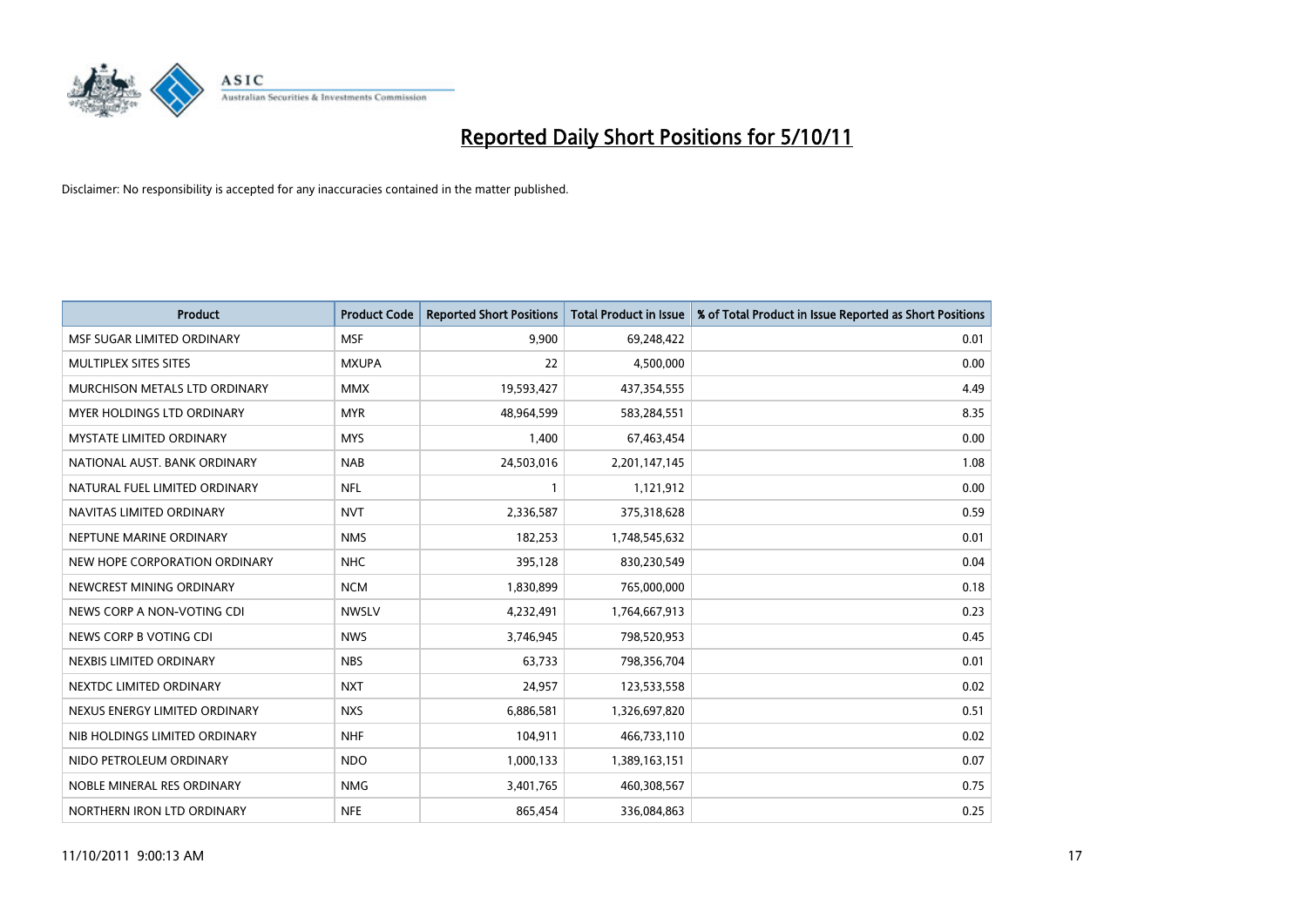

| <b>Product</b>                        | <b>Product Code</b> | <b>Reported Short Positions</b> | <b>Total Product in Issue</b> | % of Total Product in Issue Reported as Short Positions |
|---------------------------------------|---------------------|---------------------------------|-------------------------------|---------------------------------------------------------|
| NRW HOLDINGS LIMITED ORDINARY         | <b>NWH</b>          | 977,227                         | 278,888,011                   | 0.34                                                    |
| NUCOAL RESOURCES NL ORDINARY          | <b>NCR</b>          | 198,625                         | 441,129,875                   | 0.05                                                    |
| NUFARM LIMITED ORDINARY               | <b>NUF</b>          | 3,739,228                       | 261,833,005                   | 1.43                                                    |
| OAKTON LIMITED ORDINARY               | <b>OKN</b>          | 641,191                         | 93,800,235                    | 0.68                                                    |
| OCEANAGOLD CORP. CHESS DEPOSITARY INT | <b>OGC</b>          | 1,187,410                       | 262,609,273                   | 0.44                                                    |
| OCEANIA CAPITAL LTD ORDINARY          | <b>OCP</b>          | 2,500                           | 91,921,295                    | 0.00                                                    |
| OIL SEARCH LTD ORDINARY               | <b>OSH</b>          | 14,115,241                      | 1,320,648,378                 | 1.04                                                    |
| OM HOLDINGS LIMITED ORDINARY          | <b>OMH</b>          | 11,399,375                      | 504,105,150                   | 2.27                                                    |
| <b>ONESTEEL LIMITED ORDINARY</b>      | OST                 | 26,487,023                      | 1,338,106,652                 | 2.00                                                    |
| ORICA LIMITED ORDINARY                | ORI                 | 2,411,474                       | 363,966,570                   | 0.65                                                    |
| ORIGIN ENERGY ORDINARY                | <b>ORG</b>          | 2,789,318                       | 1,086,037,913                 | 0.23                                                    |
| OROCOBRE LIMITED ORDINARY             | <b>ORE</b>          | 178,278                         | 103,195,029                   | 0.17                                                    |
| OROTONGROUP LIMITED ORDINARY          | ORL                 | 75,386                          | 40,880,902                    | 0.18                                                    |
| ORPHEUS ENERGY LTD ORDINARY           | <b>OEG</b>          | 8,000                           | 58,560,493                    | 0.01                                                    |
| OTTO ENERGY LIMITED ORDINARY          | OEL                 | 109,204                         | 1,138,290,071                 | 0.01                                                    |
| OZ MINERALS ORDINARY                  | OZL                 | 8,684,942                       | 323,877,514                   | 2.65                                                    |
| PACIFIC BRANDS ORDINARY               | <b>PBG</b>          | 8,571,011                       | 931,386,248                   | 0.94                                                    |
| PALADIN ENERGY LTD ORDINARY           | <b>PDN</b>          | 28,100,445                      | 778,525,732                   | 3.60                                                    |
| PANAUST LIMITED ORDINARY              | <b>PNA</b>          | 10,665,277                      | 593,867,443                   | 1.77                                                    |
| PANORAMIC RESOURCES ORDINARY          | PAN                 | 1,298,887                       | 207,050,710                   | 0.61                                                    |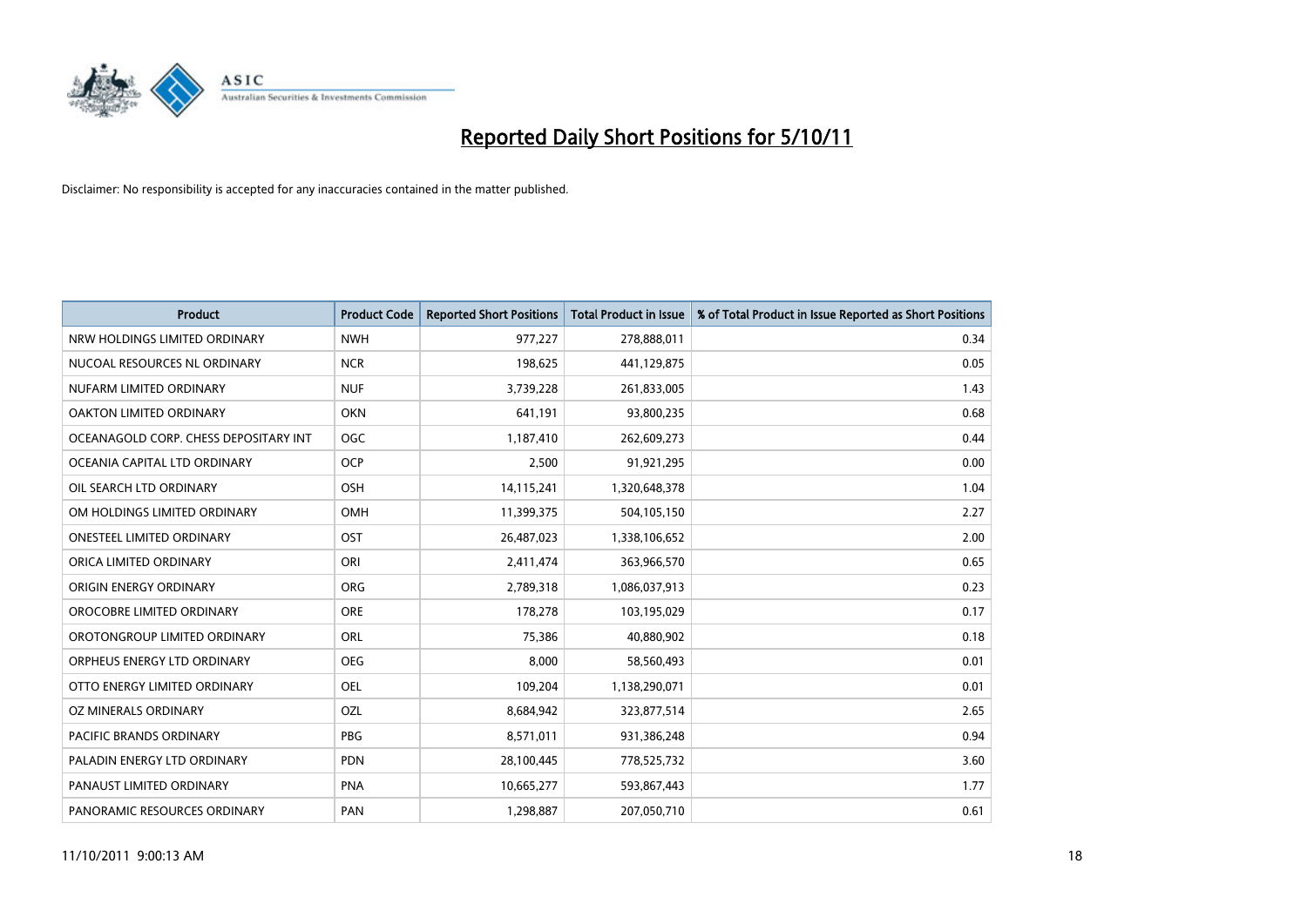

| <b>Product</b>                | <b>Product Code</b> | <b>Reported Short Positions</b> | <b>Total Product in Issue</b> | % of Total Product in Issue Reported as Short Positions |
|-------------------------------|---------------------|---------------------------------|-------------------------------|---------------------------------------------------------|
| PAPERLINX LIMITED ORDINARY    | <b>PPX</b>          | 4,282,908                       | 609,280,761                   | 0.71                                                    |
| PAPILLON RES LTD ORDINARY     | PIR                 | 510,324                         | 208,259,519                   | 0.24                                                    |
| PATTIES FOODS LTD ORDINARY    | PFL                 |                                 | 138,989,223                   | 0.00                                                    |
| PEAK RESOURCES ORDINARY       | <b>PEK</b>          | 65,276                          | 155,979,643                   | 0.04                                                    |
| PEET LIMITED ORDINARY         | <b>PPC</b>          | 97,194                          | 318,038,544                   | 0.03                                                    |
| PENINSULA ENERGY LTD ORDINARY | PEN                 | 1,493,377                       | 2,135,490,443                 | 0.07                                                    |
| PERILYA LIMITED ORDINARY      | PEM                 | 404,087                         | 526,075,563                   | 0.08                                                    |
| PERPETUAL LIMITED ORDINARY    | PPT                 | 2,882,868                       | 44,692,304                    | 6.42                                                    |
| PERSEUS MINING LTD ORDINARY   | PRU                 | 2,363,299                       | 426,717,088                   | 0.55                                                    |
| PETSEC ENERGY ORDINARY        | <b>PSA</b>          | 223,332                         | 231,283,622                   | 0.10                                                    |
| PHARMAXIS LTD ORDINARY        | <b>PXS</b>          | 2,520,276                       | 229,116,309                   | 1.10                                                    |
| PHOTON GROUP LTD ORDINARY     | <b>PGA</b>          | 250,510                         | 1,540,886,866                 | 0.02                                                    |
| PLATINUM ASSET ORDINARY       | <b>PTM</b>          | 7,093,277                       | 561,347,878                   | 1.25                                                    |
| PLATINUM AUSTRALIA ORDINARY   | <b>PLA</b>          | 4,921,312                       | 417,130,039                   | 1.19                                                    |
| PLATINUM CAPITAL LTD ORDINARY | <b>PMC</b>          |                                 | 165,756,878                   | 0.00                                                    |
| PLUTON RESOURCES ORDINARY     | <b>PLV</b>          | 15,360                          | 211,355,652                   | 0.01                                                    |
| PMP LIMITED ORDINARY          | <b>PMP</b>          | 23,111                          | 329,842,473                   | 0.00                                                    |
| PORT BOUVARD LIMITED ORDINARY | PBD                 | 6,754                           | 593,868,295                   | 0.00                                                    |
| PREMIER INVESTMENTS ORDINARY  | <b>PMV</b>          | 345,436                         | 155,062,831                   | 0.22                                                    |
| PRIMA BIOMED LTD ORDINARY     | <b>PRR</b>          | 2,998,236                       | 1,009,452,535                 | 0.30                                                    |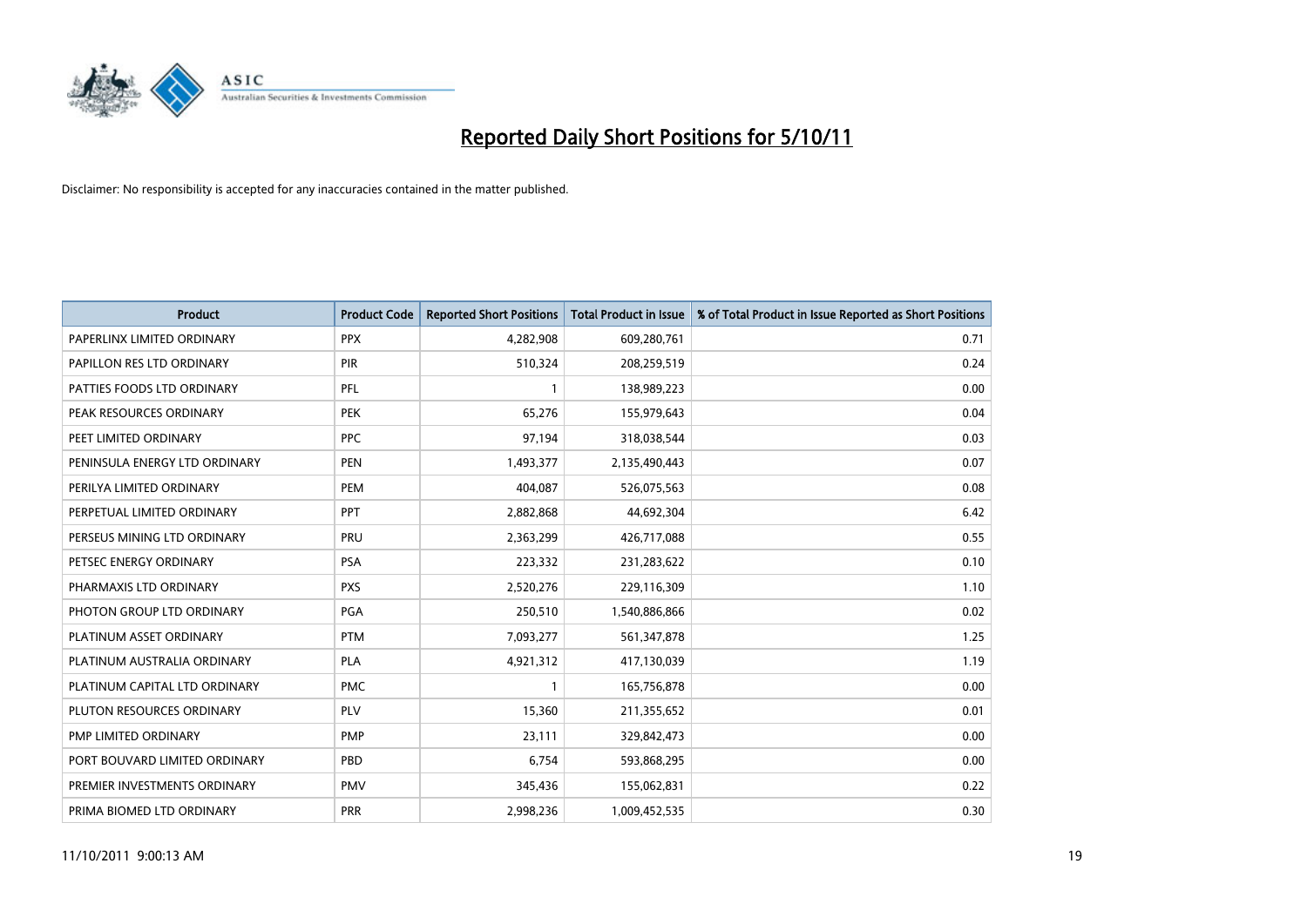

| <b>Product</b>                      | <b>Product Code</b> | <b>Reported Short Positions</b> | <b>Total Product in Issue</b> | % of Total Product in Issue Reported as Short Positions |
|-------------------------------------|---------------------|---------------------------------|-------------------------------|---------------------------------------------------------|
| PRIMARY HEALTH CARE ORDINARY        | <b>PRY</b>          | 9,660,788                       | 497,469,803                   | 1.94                                                    |
| PRIME MEDIA GRP LTD ORDINARY        | PRT                 | 2,305                           | 366,330,303                   | 0.00                                                    |
| PRIMEAG AUSTRALIA ORDINARY          | PAG                 |                                 | 266,394,444                   | 0.00                                                    |
| PROGEN PHARMACEUTIC ORDINARY        | PGL                 | 151,596                         | 24,709,097                    | 0.61                                                    |
| PROGRAMMED ORDINARY                 | <b>PRG</b>          | 548,513                         | 118,169,908                   | 0.45                                                    |
| <b>PSIVIDA CORP CDI 1:1</b>         | <b>PVA</b>          | 16,878                          | 8,737,186                     | 0.19                                                    |
| <b>QANTAS AIRWAYS ORDINARY</b>      | QAN                 | 33,116,938                      | 2,265,123,620                 | 1.45                                                    |
| OBE INSURANCE GROUP ORDINARY        | <b>OBE</b>          | 26,810,450                      | 1,092,654,587                 | 2.45                                                    |
| OR NATIONAL LIMITED ORDINARY        | <b>ORN</b>          | 21,919,031                      | 2,440,000,000                 | 0.91                                                    |
| <b>QUBE LOGISTICS HLDG ORDINARY</b> | <b>QUB</b>          | 335,575                         | 801,927,594                   | 0.04                                                    |
| RAMELIUS RESOURCES ORDINARY         | <b>RMS</b>          | 111,479                         | 291,767,215                   | 0.03                                                    |
| RAMSAY HEALTH CARE ORDINARY         | <b>RHC</b>          | 1,524,553                       | 202,081,252                   | 0.75                                                    |
| RANGE RESOURCES LTD ORDINARY        | <b>RRS</b>          | 259,237                         | 1,602,030,474                 | 0.02                                                    |
| <b>RCR TOMLINSON ORDINARY</b>       | <b>RCR</b>          | 81,338                          | 133,010,172                   | 0.06                                                    |
| <b>REA GROUP ORDINARY</b>           | <b>REA</b>          | 225,449                         | 130,401,680                   | 0.17                                                    |
| RECKON LIMITED ORDINARY             | <b>RKN</b>          | 837,000                         | 133,384,060                   | 0.63                                                    |
| RED FORK ENERGY ORDINARY            | <b>RFE</b>          | 7,696                           | 269,769,853                   | 0.00                                                    |
| REDBANK ENERGY LTD ORDINARY         | AEJ                 | 19                              | 786,287                       | 0.00                                                    |
| REED RESOURCES LTD ORDINARY         | <b>RDR</b>          | 424,288                         | 264,742,501                   | 0.16                                                    |
| REGIS RESOURCES ORDINARY            | <b>RRL</b>          | 913,440                         | 433,857,441                   | 0.20                                                    |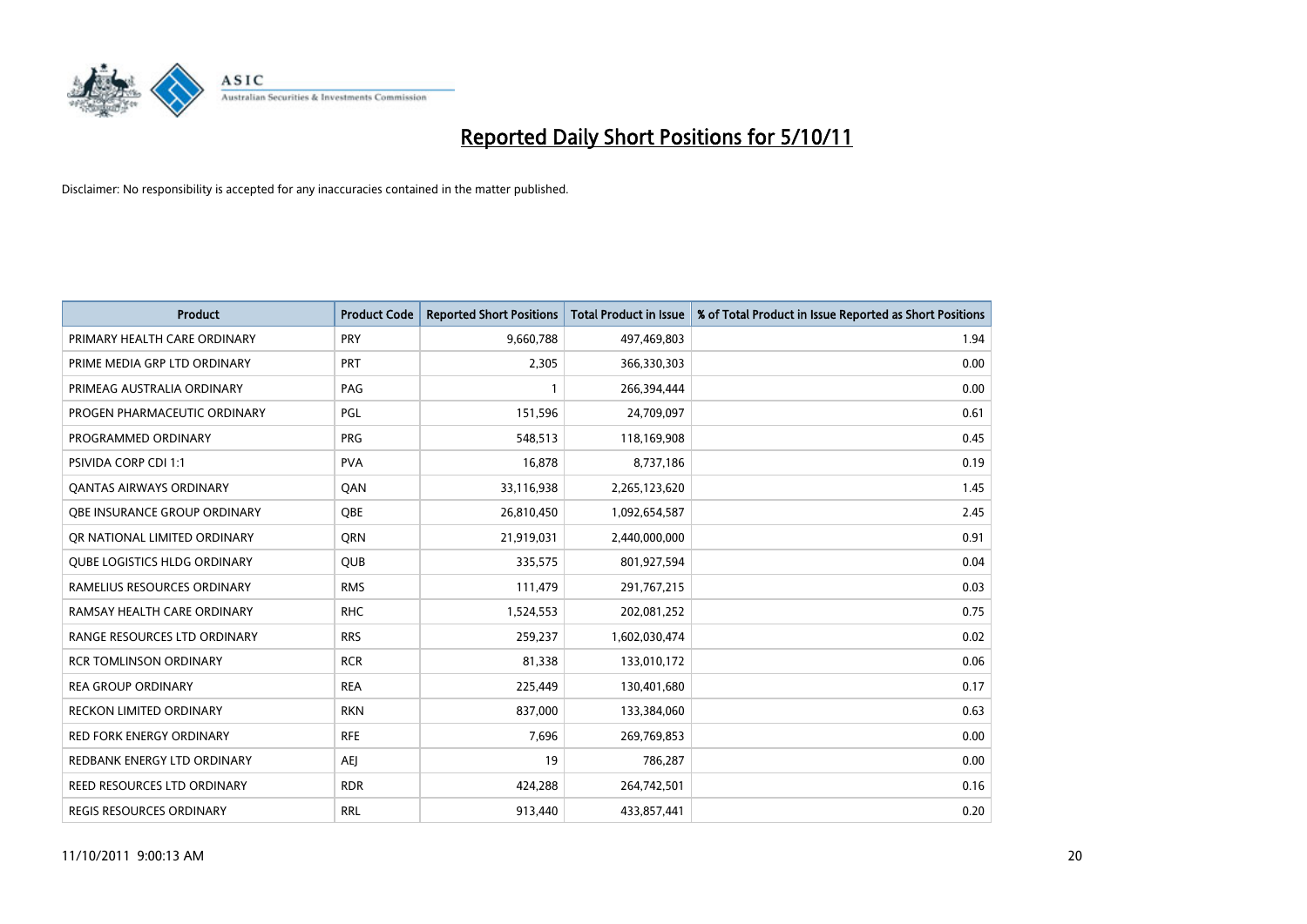

| <b>Product</b>                     | <b>Product Code</b> | <b>Reported Short Positions</b> | <b>Total Product in Issue</b> | % of Total Product in Issue Reported as Short Positions |
|------------------------------------|---------------------|---------------------------------|-------------------------------|---------------------------------------------------------|
| RESMED INC CDI 10:1                | <b>RMD</b>          | 5,698,772                       | 1,556,242,300                 | 0.37                                                    |
| RESOLUTE MINING ORDINARY           | <b>RSG</b>          | 6,755,003                       | 469,031,918                   | 1.43                                                    |
| RESOURCE AND INVEST. ORDINARY      | <b>RNI</b>          | 17,712                          | 124,984,308                   | 0.01                                                    |
| RESOURCE GENERATION ORDINARY       | <b>RES</b>          | 375,811                         | 262,895,652                   | 0.14                                                    |
| RETAIL FOOD GROUP ORDINARY         | <b>RFG</b>          | 29,847                          | 108,219,282                   | 0.03                                                    |
| REVERSE CORP LIMITED ORDINARY      | <b>REF</b>          | 25,041                          | 92,382,175                    | 0.03                                                    |
| REX MINERALS LIMITED ORDINARY      | <b>RXM</b>          | 1,364,933                       | 153,635,519                   | 0.88                                                    |
| RHG LIMITED ORDINARY               | <b>RHG</b>          | 41,491                          | 308,483,177                   | 0.01                                                    |
| <b>RIALTO ENERGY ORDINARY</b>      | <b>RIA</b>          | 296,775                         | 375,006,264                   | 0.08                                                    |
| <b>RIDLEY CORPORATION ORDINARY</b> | <b>RIC</b>          | 509,655                         | 307,817,071                   | 0.17                                                    |
| RIO TINTO LIMITED ORDINARY         | <b>RIO</b>          | 21,991,993                      | 435,758,720                   | 5.02                                                    |
| RIVERCITY MOTORWAY STAPLED         | <b>RCY</b>          | 132,000                         | 957,010,115                   | 0.01                                                    |
| ROBUST RESOURCES ORDINARY          | <b>ROL</b>          | 1,118,816                       | 84,944,097                    | 1.32                                                    |
| ROC OIL COMPANY ORDINARY           | <b>ROC</b>          | 2,775,894                       | 713,254,560                   | 0.39                                                    |
| ROYAL WOLF HOLDINGS ORDINARY       | <b>RWH</b>          | 60,000                          | 100,387,052                   | 0.06                                                    |
| SAI GLOBAL LIMITED ORDINARY        | SAI                 | 2,000,001                       | 202,168,008                   | 1.00                                                    |
| SALMAT LIMITED ORDINARY            | <b>SLM</b>          | 1,525,964                       | 159,802,174                   | 0.95                                                    |
| SAMSON OIL & GAS LTD ORDINARY      | <b>SSN</b>          | 302,856                         | 1,750,169,370                 | 0.01                                                    |
| SANDFIRE RESOURCES ORDINARY        | <b>SFR</b>          | 2,326,783                       | 150,879,969                   | 1.53                                                    |
| <b>SANTOS LTD ORDINARY</b>         | <b>STO</b>          | 19,620,382                      | 889,613,942                   | 2.20                                                    |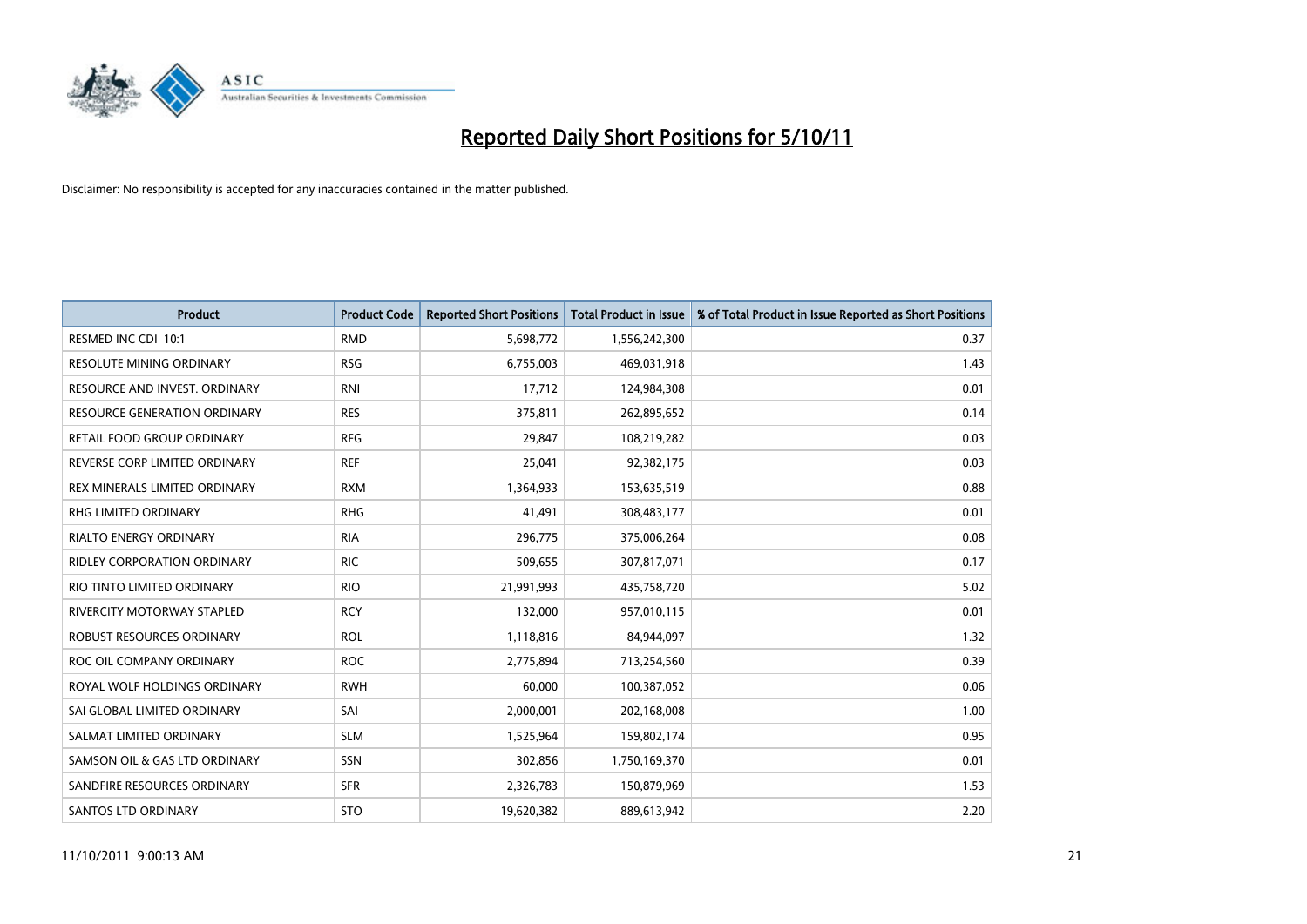

| <b>Product</b>                           | <b>Product Code</b> | <b>Reported Short Positions</b> | <b>Total Product in Issue</b> | % of Total Product in Issue Reported as Short Positions |
|------------------------------------------|---------------------|---------------------------------|-------------------------------|---------------------------------------------------------|
| SARACEN MINERAL ORDINARY                 | <b>SAR</b>          | 4,804,077                       | 566,151,415                   | 0.85                                                    |
| SEDGMAN LIMITED ORDINARY                 | <b>SDM</b>          | 379,977                         | 211,993,676                   | 0.18                                                    |
| SEEK LIMITED ORDINARY                    | <b>SEK</b>          | 22,324,596                      | 337,079,207                   | 6.64                                                    |
| SELECT HARVESTS ORDINARY                 | <b>SHV</b>          | 410,211                         | 56,226,960                    | 0.73                                                    |
| SENETAS CORPORATION ORDINARY             | <b>SEN</b>          | 756,999                         | 463,105,195                   | 0.16                                                    |
| SENEX ENERGY LIMITED ORDINARY            | SXY                 | 384,405                         | 915,159,081                   | 0.04                                                    |
| SERVCORP LIMITED ORDINARY                | SRV                 | 36,829                          | 98,440,807                    | 0.04                                                    |
| SERVICE STREAM ORDINARY                  | <b>SSM</b>          | 344,063                         | 283,418,867                   | 0.12                                                    |
| SEVEN GROUP HOLDINGS ORDINARY            | <b>SVW</b>          | 973,033                         | 306,410,281                   | 0.29                                                    |
| SEVEN WEST MEDIA LTD ORDINARY            | <b>SWM</b>          | 2,395,559                       | 610,327,899                   | 0.40                                                    |
| SIGMA PHARMACEUTICAL ORDINARY            | <b>SIP</b>          | 10,817,769                      | 1,178,626,572                 | 0.91                                                    |
| SILEX SYSTEMS ORDINARY                   | <b>SLX</b>          | 641,998                         | 170,133,997                   | 0.38                                                    |
| SILVER LAKE RESOURCE ORDINARY            | <b>SLR</b>          | 192,916                         | 180,730,467                   | 0.10                                                    |
| SIMS METAL MGMT LTD ORDINARY             | SGM                 | 2,502,412                       | 205,601,821                   | 1.19                                                    |
| SINGAPORE TELECOMM. CHESS DEPOSITARY INT | SGT                 | 7,183,119                       | 168,828,658                   | 4.25                                                    |
| SIRIUS RESOURCES NL ORDINARY             | <b>SIR</b>          | 82,500                          | 137,134,586                   | 0.06                                                    |
| SIRTEX MEDICAL ORDINARY                  | <b>SRX</b>          | 234                             | 55,768,136                    | 0.00                                                    |
| SKILLED GROUP LTD ORDINARY               | <b>SKE</b>          | 47,696                          | 233, 243, 776                 | 0.01                                                    |
| SKY CITY ENTERTAIN, ORDINARY             | <b>SKC</b>          | 1,856                           | 576,958,340                   | 0.00                                                    |
| SMS MANAGEMENT, ORDINARY                 | <b>SMX</b>          | 229.453                         | 68,290,180                    | 0.34                                                    |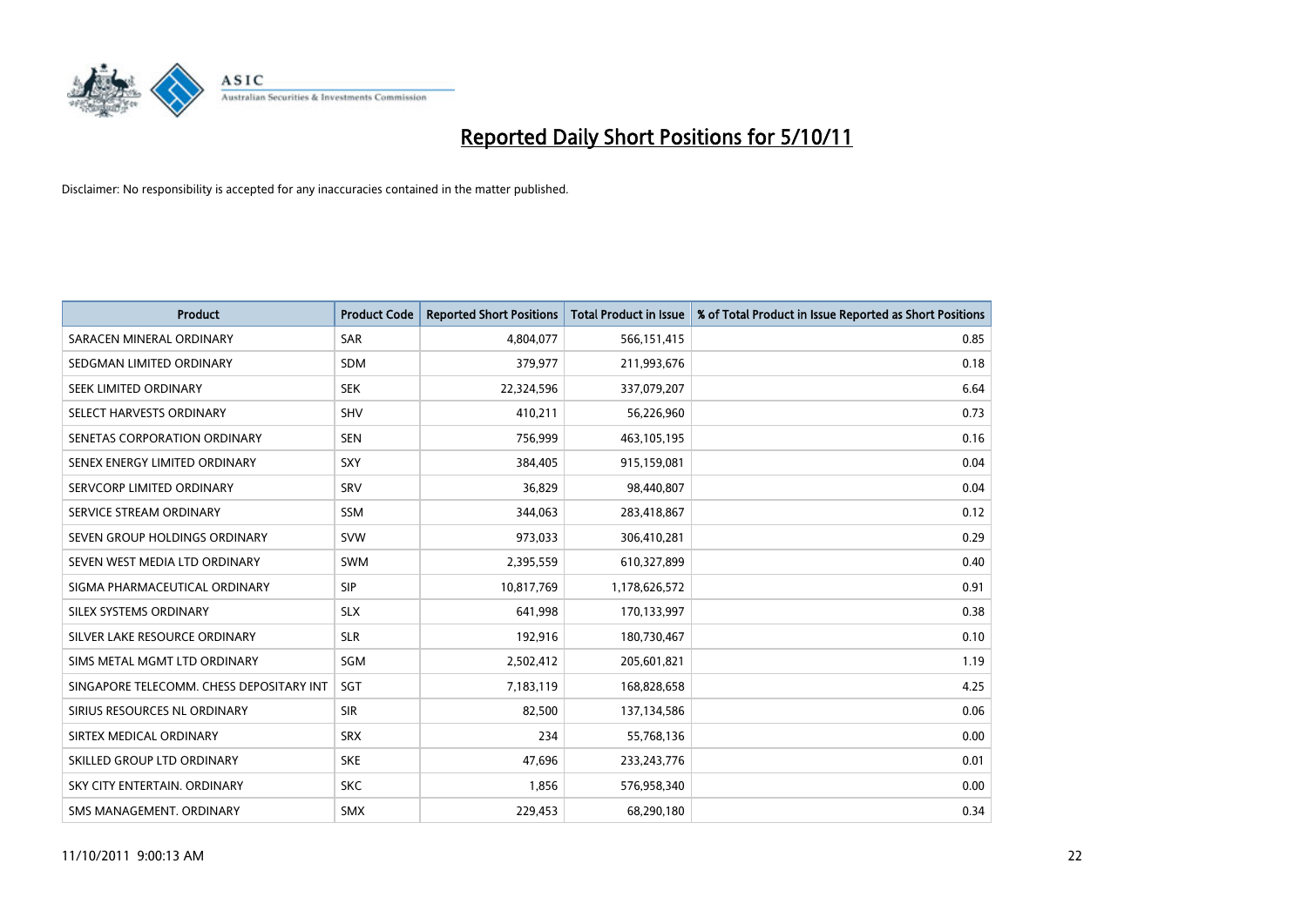

| <b>Product</b>                           | <b>Product Code</b> | <b>Reported Short Positions</b> | <b>Total Product in Issue</b> | % of Total Product in Issue Reported as Short Positions |
|------------------------------------------|---------------------|---------------------------------|-------------------------------|---------------------------------------------------------|
| SONIC HEALTHCARE ORDINARY                | <b>SHL</b>          | 5,841,155                       | 389,969,875                   | 1.51                                                    |
| SOUL PATTINSON (W.H) ORDINARY            | SOL                 | 39,123                          | 238,640,580                   | 0.01                                                    |
| SOUTH BOULDER MINES ORDINARY             | <b>STB</b>          | 35,009                          | 87,115,688                    | 0.04                                                    |
| SP AUSNET STAPLED SECURITIES             | <b>SPN</b>          | 2,484,760                       | 2,850,932,204                 | 0.07                                                    |
| SPARK INFRASTRUCTURE STAPLED NOTE & UNIT | SKI                 | 14,885,078                      | 1,326,734,264                 | 1.12                                                    |
| SPDR 200 FUND ETF UNITS                  | <b>STW</b>          | 8                               | 51,278,556                    | 0.00                                                    |
| SPECIALTY FASHION ORDINARY               | <b>SFH</b>          | 708,767                         | 192,086,121                   | 0.37                                                    |
| SPOTLESS GROUP LTD ORDINARY              | <b>SPT</b>          | 1,469,830                       | 262,766,725                   | 0.55                                                    |
| ST BARBARA LIMITED ORDINARY              | <b>SBM</b>          | 10,336,268                      | 325,615,389                   | 3.16                                                    |
| STAGING CONNECTIONS ORDINARY             | <b>STG</b>          | 2,917,189                       | 78,317,726                    | 3.72                                                    |
| STANMORE COAL LTD ORDINARY               | <b>SMR</b>          | 105,521                         | 89,791,402                    | 0.12                                                    |
| STARPHARMA HOLDINGS ORDINARY             | <b>SPL</b>          | 1,307,441                       | 248,026,578                   | 0.52                                                    |
| STH AMERICAN COR LTD ORDINARY            | SAY                 | 9,200                           | 257,785,604                   | 0.00                                                    |
| STH CRS ELECT ENGNR ORDINARY             | <b>SXE</b>          | 2,910                           | 160,736,826                   | 0.00                                                    |
| STHN CROSS MEDIA ORDINARY                | <b>SXL</b>          | 4,076,080                       | 705,766,444                   | 0.57                                                    |
| STOCKLAND UNITS/ORD STAPLED              | SGP                 | 20,025,228                      | 2,363,507,116                 | 0.84                                                    |
| STRAITS RES LTD. ORDINARY                | SRO                 | 7,739,981                       | 324,796,141                   | 2.39                                                    |
| STW COMMUNICATIONS ORDINARY              | SGN                 | 293,066                         | 363,940,802                   | 0.07                                                    |
| SUNCORP GROUP LTD ORDINARY               | <b>SUN</b>          | 11,756,173                      | 1,286,600,980                 | 0.87                                                    |
| SUNDANCE ENERGY ORDINARY                 | <b>SEA</b>          | 42,209                          | 277,098,474                   | 0.01                                                    |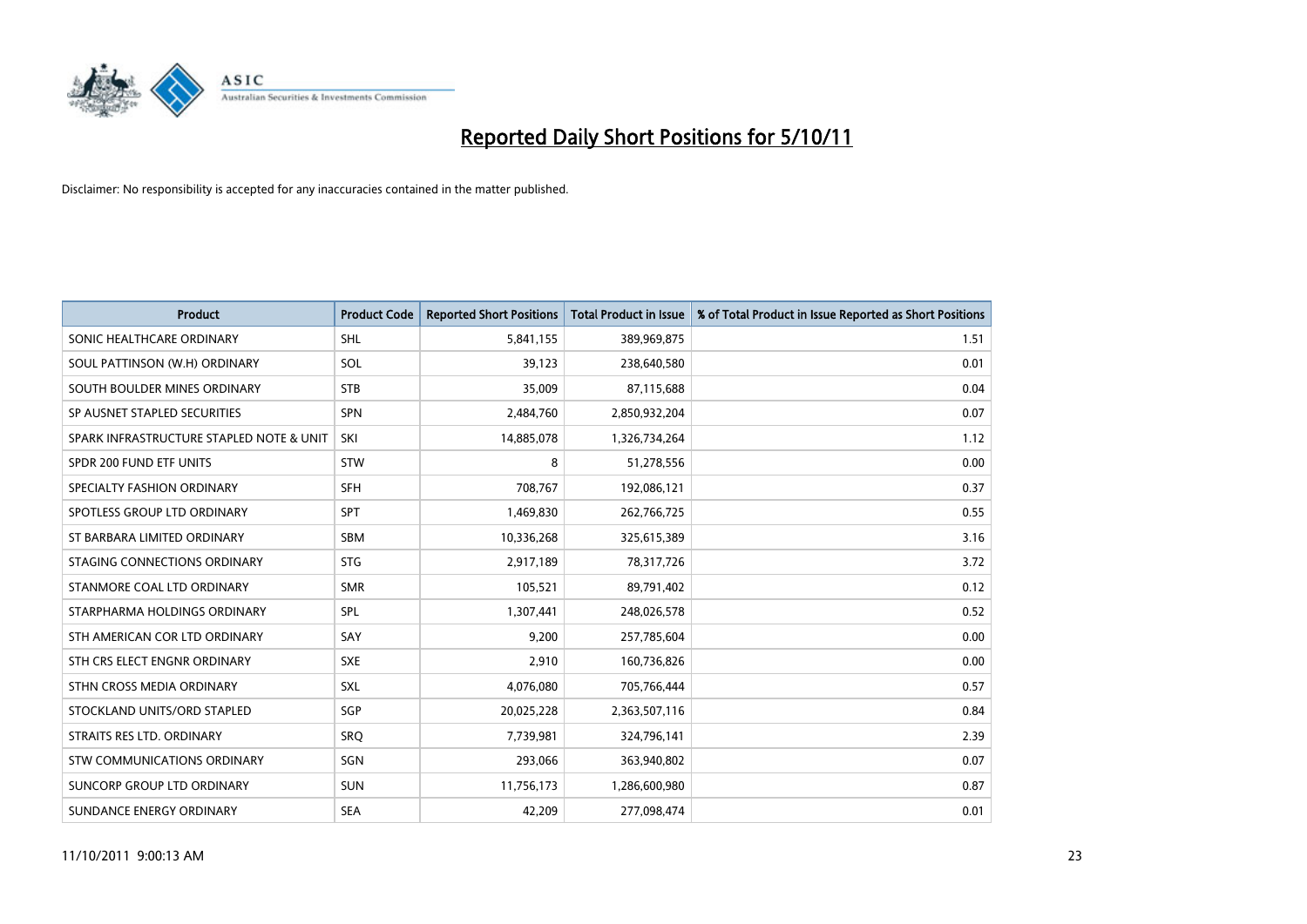

| <b>Product</b>                       | <b>Product Code</b> | <b>Reported Short Positions</b> | <b>Total Product in Issue</b> | % of Total Product in Issue Reported as Short Positions |
|--------------------------------------|---------------------|---------------------------------|-------------------------------|---------------------------------------------------------|
| SUNDANCE RESOURCES ORDINARY          | <b>SDL</b>          | 6,984,351                       | 2,896,314,669                 | 0.22                                                    |
| SUNLAND GROUP LTD ORDINARY           | <b>SDG</b>          | 177,068                         | 215,568,076                   | 0.08                                                    |
| SUPER RET REP LTD ORDINARY           | <b>SUL</b>          | 239,616                         | 132,139,945                   | 0.17                                                    |
| SWICK MINING ORDINARY                | <b>SWK</b>          | 1,548                           | 236,724,970                   | 0.00                                                    |
| SYMEX HOLDINGS ORDINARY              | <b>SYM</b>          | 6.633                           | 189,166,670                   | 0.00                                                    |
| <b>TABCORP HOLDINGS LTD ORDINARY</b> | <b>TAH</b>          | 8,241,945                       | 712,805,880                   | 1.16                                                    |
| <b>TALENT2 INTERNATION ORDINARY</b>  | <b>TWO</b>          | 7                               | 146,578,584                   | 0.00                                                    |
| TAP OIL LIMITED ORDINARY             | <b>TAP</b>          | 2,346,289                       | 240,995,311                   | 0.97                                                    |
| TASSAL GROUP LIMITED ORDINARY        | <b>TGR</b>          | 64,428                          | 146,304,404                   | 0.04                                                    |
| <b>TATTS GROUP LTD ORDINARY</b>      | <b>TTS</b>          | 17,018,018                      | 1,318,687,024                 | 1.31                                                    |
| <b>TECHNOLOGY ONE ORDINARY</b>       | <b>TNE</b>          | 4,945                           | 303,379,455                   | 0.00                                                    |
| <b>TELECOM CORPORATION ORDINARY</b>  | <b>TEL</b>          | 16,810,680                      | 1,924,707,065                 | 0.88                                                    |
| <b>TELSTRA CORPORATION, ORDINARY</b> | <b>TLS</b>          | 55,216,902                      | 12,443,074,357                | 0.44                                                    |
| TEN NETWORK HOLDINGS ORDINARY        | <b>TEN</b>          | 41,411,693                      | 1,045,236,720                 | 3.94                                                    |
| TERANGA GOLD CORP CDI 1:1            | <b>TGZ</b>          | 199,949                         | 154,166,054                   | 0.12                                                    |
| TEXON PETROLEUM LTD ORDINARY         | <b>TXN</b>          | 78,711                          | 242,539,848                   | 0.03                                                    |
| TFS CORPORATION LTD ORDINARY         | <b>TFC</b>          | 306,793                         | 276,453,042                   | 0.11                                                    |
| THE REJECT SHOP ORDINARY             | <b>TRS</b>          | 1,196,643                       | 26,071,170                    | 4.57                                                    |
| THOR MINING PLC CHESS DEPOSITARY 1:1 | <b>THR</b>          | 2,307                           | 222,489,120                   | 0.00                                                    |
| THORN GROUP LIMITED ORDINARY         | <b>TGA</b>          | 44.282                          | 146,091,970                   | 0.03                                                    |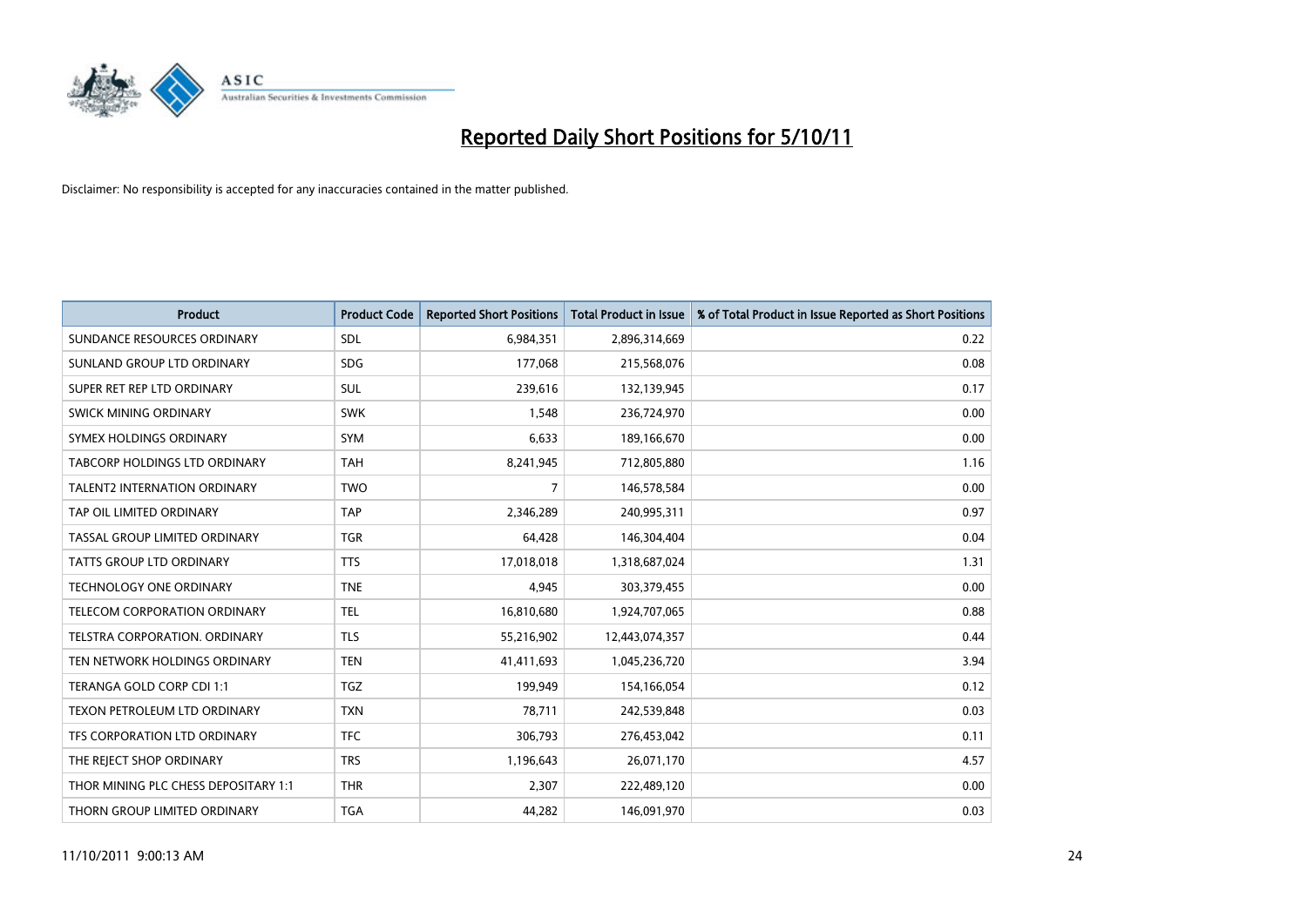

| <b>Product</b>                       | <b>Product Code</b> | <b>Reported Short Positions</b> | <b>Total Product in Issue</b> | % of Total Product in Issue Reported as Short Positions |
|--------------------------------------|---------------------|---------------------------------|-------------------------------|---------------------------------------------------------|
| <b>TIGER RESOURCES ORDINARY</b>      | <b>TGS</b>          | 758,336                         | 671,110,549                   | 0.11                                                    |
| TISHMAN SPEYER UNITS                 | <b>TSO</b>          | 122,139                         | 338,440,904                   | 0.04                                                    |
| TNG LIMITED ORDINARY                 | <b>TNG</b>          | 4,321                           | 284,803,062                   | 0.00                                                    |
| TOLL HOLDINGS LTD ORDINARY           | TOL                 | 21,669,566                      | 710,128,531                   | 3.06                                                    |
| TORO ENERGY LIMITED ORDINARY         | <b>TOE</b>          | 35,404                          | 965,436,676                   | 0.00                                                    |
| <b>TOWER LIMITED ORDINARY</b>        | <b>TWR</b>          | 689,519                         | 265,176,580                   | 0.26                                                    |
| TOX FREE SOLUTIONS ORDINARY          | <b>TOX</b>          | 15,801                          | 96,503,382                    | 0.01                                                    |
| TPG TELECOM LIMITED ORDINARY         | <b>TPM</b>          | 5,002,485                       | 783,894,338                   | 0.64                                                    |
| <b>TRANSFIELD SERVICES ORDINARY</b>  | <b>TSE</b>          | 5,232,208                       | 549,715,957                   | 0.95                                                    |
| TRANSPACIFIC INDUST, ORDINARY        | <b>TPI</b>          | 9,790,545                       | 960,638,735                   | 1.01                                                    |
| TRANSURBAN GROUP TRIPLE STAPLED SEC. | <b>TCL</b>          | 1,363,139                       | 1,450,831,425                 | 0.08                                                    |
| TREASURY WINE ESTATE ORDINARY        | <b>TWE</b>          | 18,758,228                      | 647,227,144                   | 2.87                                                    |
| TRINITY GROUP STAPLED SECURITIES     | <b>TCO</b>          | 3,419                           | 203,405,927                   | 0.00                                                    |
| TROY RESOURCES NL ORDINARY           | <b>TRY</b>          | 88,548                          | 88,112,823                    | 0.09                                                    |
| UGL LIMITED ORDINARY                 | <b>UGL</b>          | 5,170,562                       | 166,047,171                   | 3.09                                                    |
| UNILIFE CORPORATION CDI 6:1          | <b>UNS</b>          | 817,398                         | 265,814,381                   | 0.30                                                    |
| UXC LIMITED ORDINARY                 | <b>UXC</b>          | 46,632                          | 306,933,250                   | 0.02                                                    |
| <b>VDM GROUP LIMITED ORDINARY</b>    | <b>VMG</b>          | 11,116                          | 193,127,749                   | 0.01                                                    |
| <b>VENTURE MINERALS ORDINARY</b>     | <b>VMS</b>          | 414,799                         | 221,093,592                   | 0.18                                                    |
| VIRGIN BLUE HOLDINGS ORDINARY        | <b>VBA</b>          | 49,143,121                      | 2,210,197,600                 | 2.23                                                    |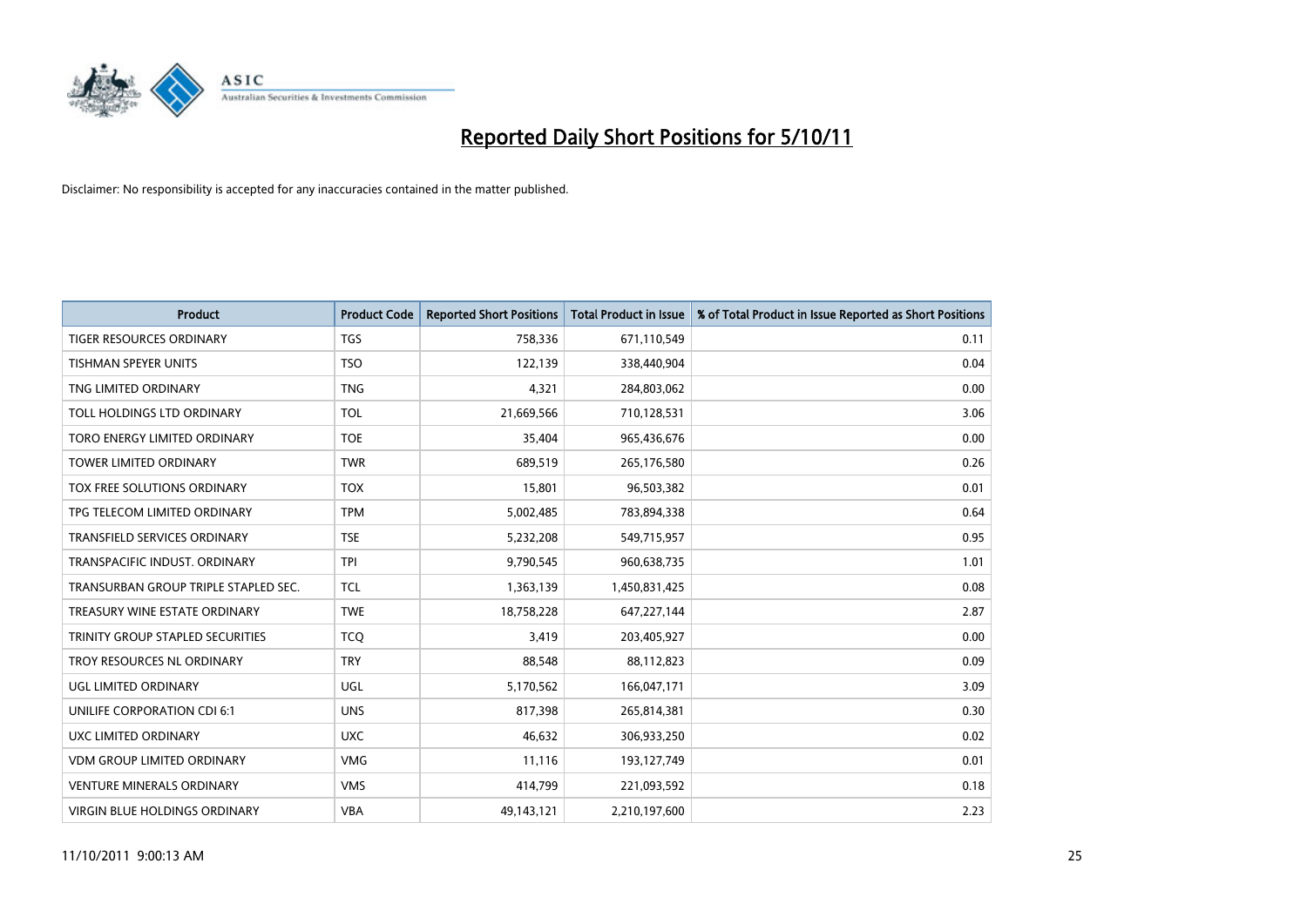

| <b>Product</b>                         | <b>Product Code</b> | <b>Reported Short Positions</b> | <b>Total Product in Issue</b> | % of Total Product in Issue Reported as Short Positions |
|----------------------------------------|---------------------|---------------------------------|-------------------------------|---------------------------------------------------------|
| <b>VISION GROUP HLDGS ORDINARY</b>     | <b>VGH</b>          | 78,000                          | 74,520,926                    | 0.10                                                    |
| <b>VITA GROUP LTD ORDINARY</b>         | <b>VTG</b>          | 75,190                          | 142,499,800                   | 0.05                                                    |
| VITERRA INC CDI 1:1                    | <b>VTA</b>          | 3,828                           | 68,629,939                    | 0.01                                                    |
| WATPAC LIMITED ORDINARY                | <b>WTP</b>          | 16,461                          | 185,160,973                   | 0.00                                                    |
| <b>WDS LIMITED ORDINARY</b>            | <b>WDS</b>          | 701                             | 144,055,662                   | 0.00                                                    |
| WEBIET LIMITED ORDINARY                | <b>WEB</b>          | 112,623                         | 73,825,433                    | 0.15                                                    |
| <b>WESFARMERS LIMITED ORDINARY</b>     | <b>WES</b>          | 20,375,459                      | 1,005,809,695                 | 2.01                                                    |
| WESFARMERS LIMITED PARTIALLY PROTECTED | <b>WESN</b>         | 118,155                         | 151,262,467                   | 0.07                                                    |
| <b>WESTERN AREAS NL ORDINARY</b>       | <b>WSA</b>          | 10,605,737                      | 179,735,899                   | 5.88                                                    |
| WESTERN DESERT RES. ORDINARY           | <b>WDR</b>          | 948                             | 206,935,914                   | 0.00                                                    |
| WESTFIELD GROUP ORD/UNIT STAPLED SEC   | <b>WDC</b>          | 11,951,629                      | 2,308,988,539                 | 0.50                                                    |
| WESTFIELD RETAIL TST UNIT STAPLED      | <b>WRT</b>          | 42,540,474                      | 3,054,166,195                 | 1.38                                                    |
| WESTPAC BANKING CORP ORDINARY          | <b>WBC</b>          | 72,285,399                      | 3,030,226,016                 | 2.39                                                    |
| WHITE ENERGY COMPANY ORDINARY          | <b>WEC</b>          | 9,571,977                       | 316,104,241                   | 3.01                                                    |
| WHITEHAVEN COAL ORDINARY               | <b>WHC</b>          | 579,370                         | 494,468,415                   | 0.12                                                    |
| WHK GROUP LIMITED ORDINARY             | <b>WHG</b>          | 145,625                         | 265,200,652                   | 0.05                                                    |
| WILDHORSE ENERGY ORDINARY              | <b>WHE</b>          | 66,413                          | 250,928,627                   | 0.03                                                    |
| WINDIMURRA VANADIUM ORDINARY           | <b>WVL</b>          | 163,685                         | 154,278,674                   | 0.11                                                    |
| WOODSIDE PETROLEUM ORDINARY            | <b>WPL</b>          | 2,053,720                       | 805,671,604                   | 0.24                                                    |
| WOOLWORTHS LIMITED ORDINARY            | <b>WOW</b>          | 2,508,048                       | 1,220,132,716                 | 0.16                                                    |